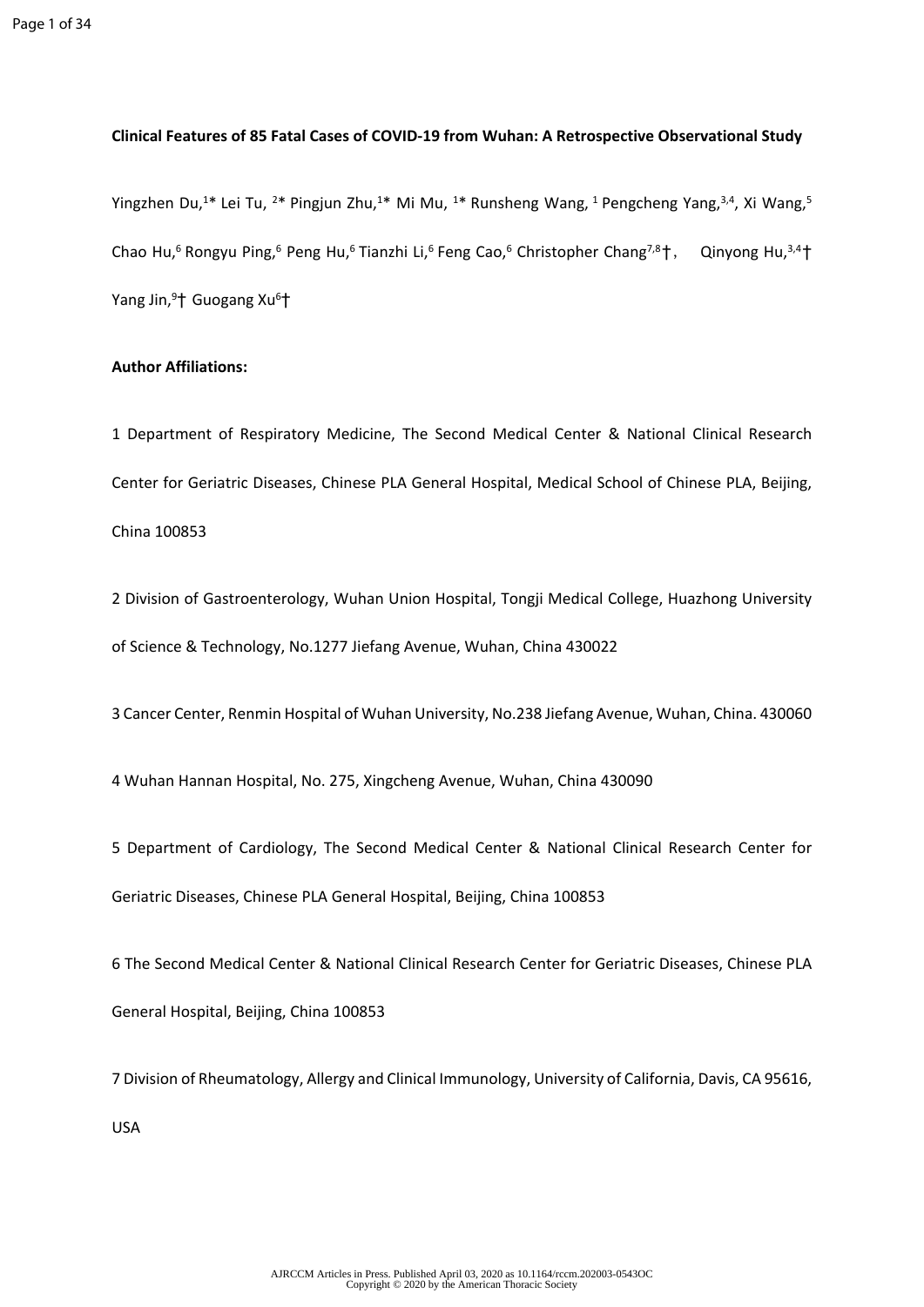8 Division of Pediatric Immunology and Allergy, Joe DiMaggio Children's Hospital, Hollywood, FL 33021, USA

9 Department of Respiratory and Critical Care Medicine, NHC Key Laboratory of Pulmonary Diseases, Wuhan Union Hospital, Tongji Medical College, Huazhong University of Science & Technology, No.1277 Jiefang Avenue, Wuhan, China 430022

†**Correspondence to:** Guogang Xu: [guogang\\_xu@163.com,](mailto:guogang_xu@163.com) Yang Jin: [whuhjy@126.com](mailto:whuhjy@126.com), Qinyong Hu: [rm001223@whu.edu.cn](mailto:rm001223@whu.edu.cn) or Christopher Chang: [chrchang@ucdavis.edu](mailto:chrchang@ucdavis.edu)

\*Contributed equally

**Contributors:** Y.D., L.T., P.Z. and M.M. contributed equally to this article. Q.H., Y.J., C.C. and G.X. conceptualized the paper. Y.D., L.T. and M.M. analyzed the data, with input from R.W., P.Y., X.W., C.H., R.P., P.H., T.L. and F.C.. Y.D., P.Z. and G.X. wrote the initial draft with all authors providing critical feedback and edits to subsequent revisions. All authors approved the final draft of the manuscript. Q.H., Y.J. and G.X. are the guarantors. The corresponding authors attest that all listed authors meet authorship criteria and that no others meeting the criteria have been omitted.

We thank all the patients and their families and the clinical staff who treated the patients in Hannan Hospital and Union Hospital in Wuhan. We thank Dr Jane Potter, Professor Longcheng Li, and Professor Jing Deng for the preparation of the manuscript.

**Funding source:** Beijing Municipal Natural Science Foundation General Program (7192197)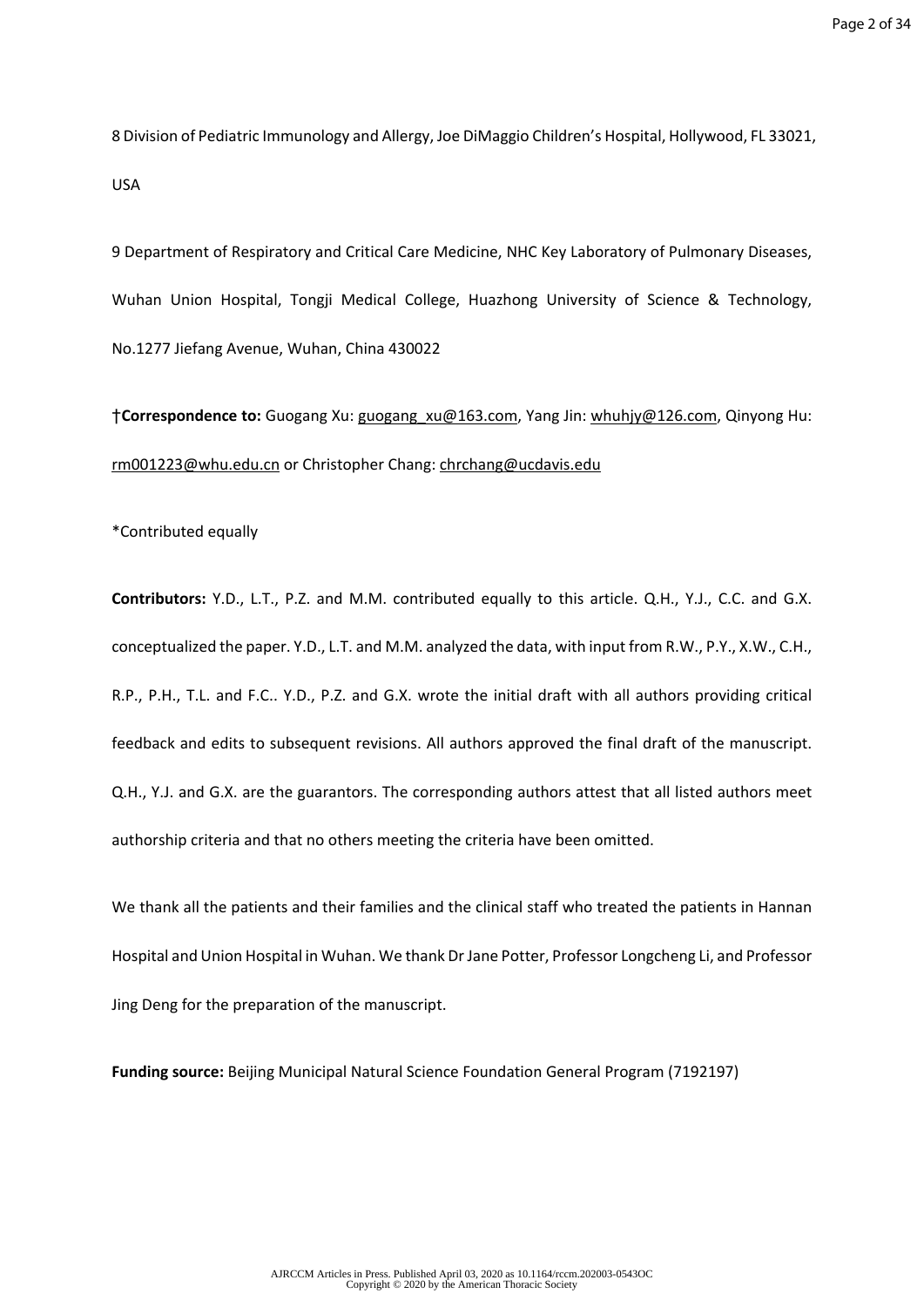This article is open access and distributed under the terms of the Creative Commons Attribution

Non-Commercial No Derivatives License 4.0 ([http://creativecommons.org/licenses/by-nc-nd/4.0/\)](http://creativecommons.org/licenses/by-nc-nd/4.0/).

For commercial usage and reprints please contact Diane Gern ([dgern@thoracic.org\)](mailto:dgern@thoracic.org).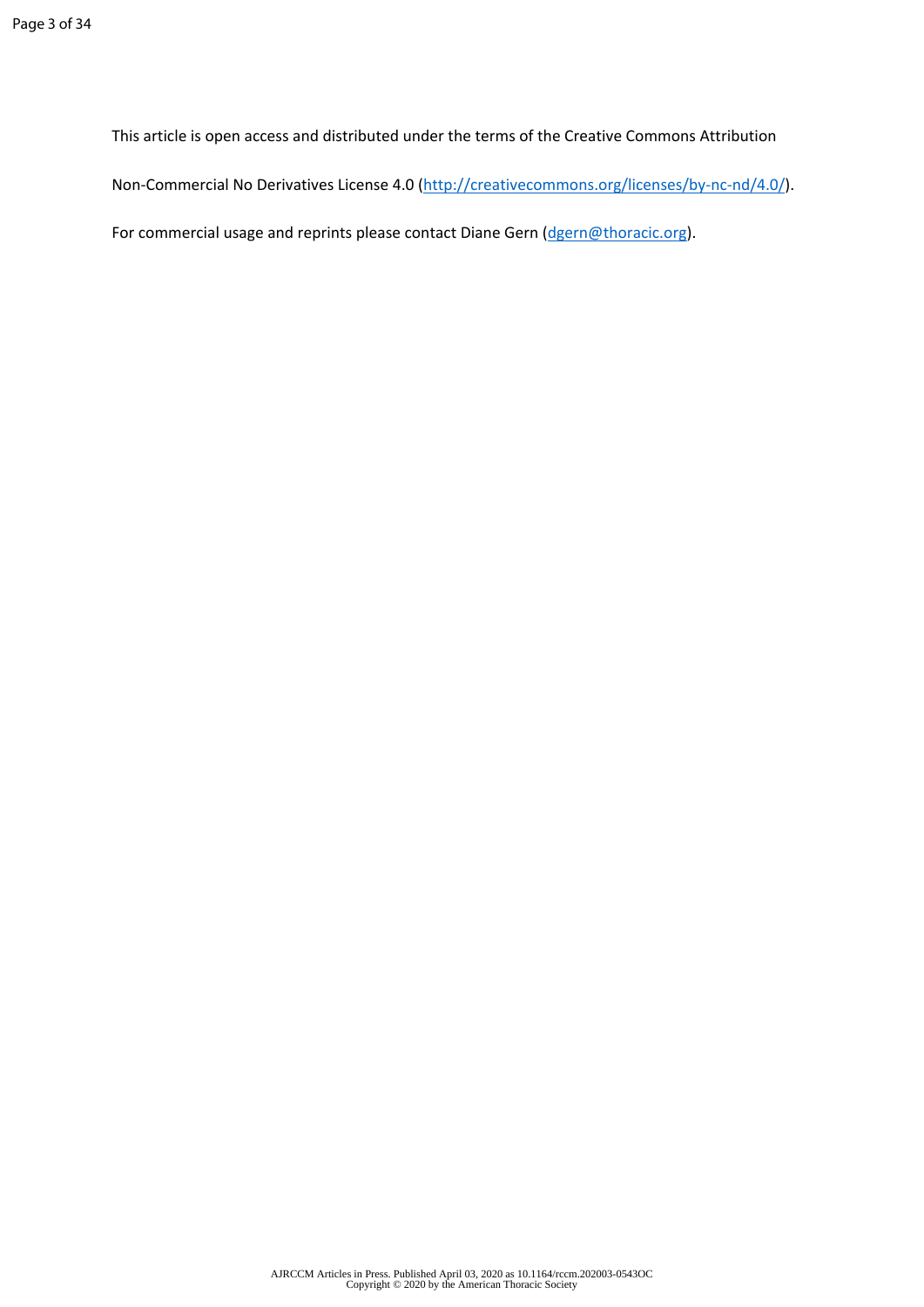### **Abstract**

**Background:** The global death toll from COVID-19 virus as of Mar 25, 2020 exceeds 21000. The risk factors for death were attributed to advanced age and co-morbidities but have not been accurately defined.

**Objectives:** To report the clinical features of 85 fatal cases with COVID-19 in two hospitals in Wuhan.

**Methods:** Medical records of 85 fatal cases of COVID-19 between January 9 and February 15, 2020 were collected. Information recorded included medical history, exposure history, comorbidities, symptoms, signs, laboratory findings, CT scans and clinical management.

**Measurements and Main Results:** The median age of the patients was 65.8 years and 72.9% were male. Common symptoms were fever (78 [91.8%]), shortness of breath (50 [58.8%]), fatigue (50 [58.8%]), and dyspnea (60 [70.6%]). Hypertension, diabetes and coronary heart disease were the most common comorbidities. Notably, 81.2% patients had very low eosinophil counts on admission. Complications included respiratory failure (80 [94.1%]), shock (69 [81.2%]), ARDS (63 [74.1%]), arrhythmia (51 [60%]), etc. Most patients received antibiotic (77 [90.6%]), antiviral (78 [91.8%]) and glucocorticoids (65 [76.5%]) treatments. Thirty-eight patients [44.7%] and 33 [38.8%] received intravenous immunoglobulin and interferon  $\alpha$ 2b respectively.

**Conclusions:** In this depictive study of 85 fatal cases of COVID-19, most cases were males aged over 50 years old with noncommunicable chronic diseases. The majority of the patients died of multiple organ failure. Early onset of shortness of breath may be used as an observational symptom for COVID-19 exacerbations. Eosinophilopenia may indicate a poor prognosis. The combination of anti-microbial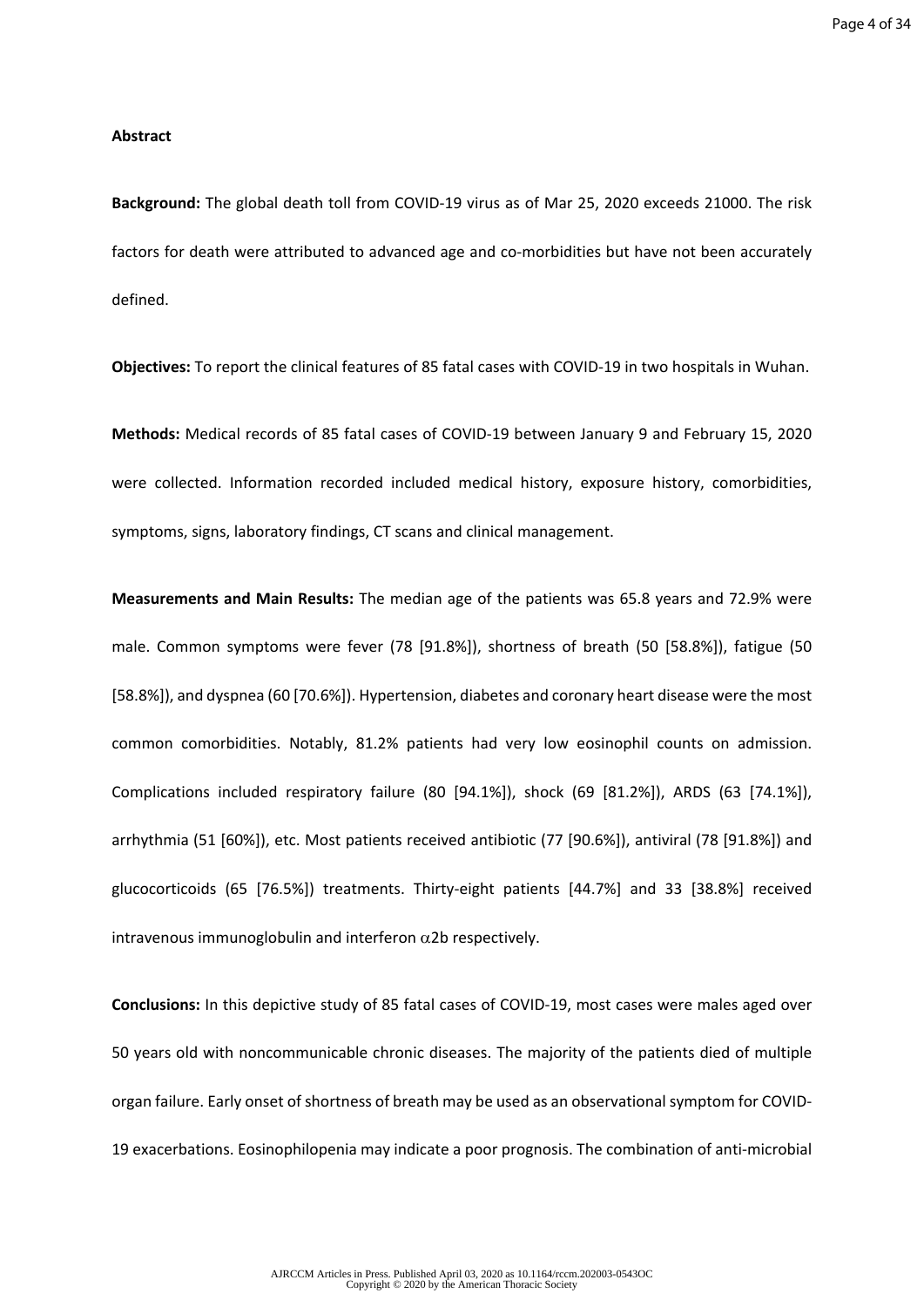drugs did not offer considerable benefit to the outcome of this group of patients.

**Keywords:** COVID-19; SARS-CoV-2; fatal cases; eosinophilopenia, co-pathogen; survival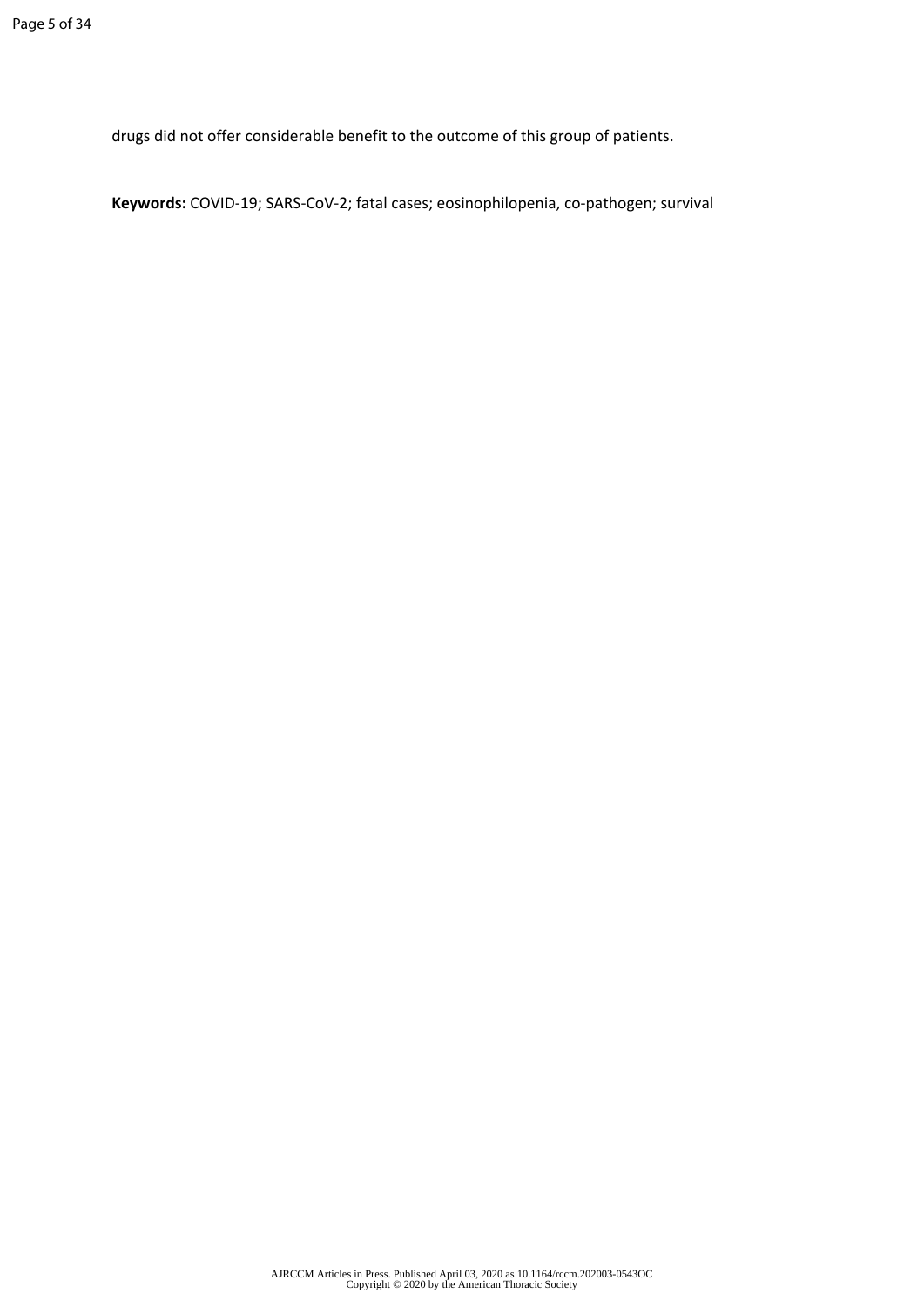## **Introduction**

A new type coronavirus was discovered to be the cause of unexplained pneumonia cases in Wuhan, China in late December, 2019 (1, 2). The virus belongs to the same genus as SARS-CoV and MERS-CoV and was thus named SARS-CoV-2 by the International Committee on Taxonomy of Viruses (ICTV) on February 11, 2020. However, SARS-CoV-2 is more infectious than SARS-CoV and MERS-CoV with over 80,000 cases in China and nearly 500,000 cases worldwide reported as of March 25, 2020, according to the Center for Systems Science and Engineering (CSSE) at John Hopkins University (JHU) (3). On February 11, 2020, WHO officially named the disease caused by the new coronavirus as COVID-19. SARS-CoV-2 is prone to transmit in family clusters (4, 5) or cause outbreaks in hospitals. Most COVID-19 patients present with mild and moderate symptoms, but severe cases can present with acute respiratory distress syndrome (ARDS), multiple organ dysfunction syndrome (MODS) and even death. It has been reported that fatality rate of COVID-19 varies from 1.4% (6) to 4.3% (7) in different regions or hospitals. Mounting evidence has shown that this virus induces excessive and aberrant noneffective host immune responses associated with severe lung injury (1, 8). Higher rates of ARDS are seen in elderly patients with comorbidities (4). Previously published research has described clinical characteristics of COVID-19 in Wuhan and other provinces, as well as SARS and MERS. Our current work is the largest cohort of fatal cases of COVID-19 in the literature thus far.

As in SARS and MERS patients, most COVID-19 patients have a characteristic ground glass appearance on chest CT scans (9). Pathological characteristics of a COVID-19 patient with biopsy samples from the lung, liver and heart show similar features as those seen in SARS-CoV and MERS-CoV infections (10). Along with ARDS, acute cardiac injury and acute kidney injury can also occur (1).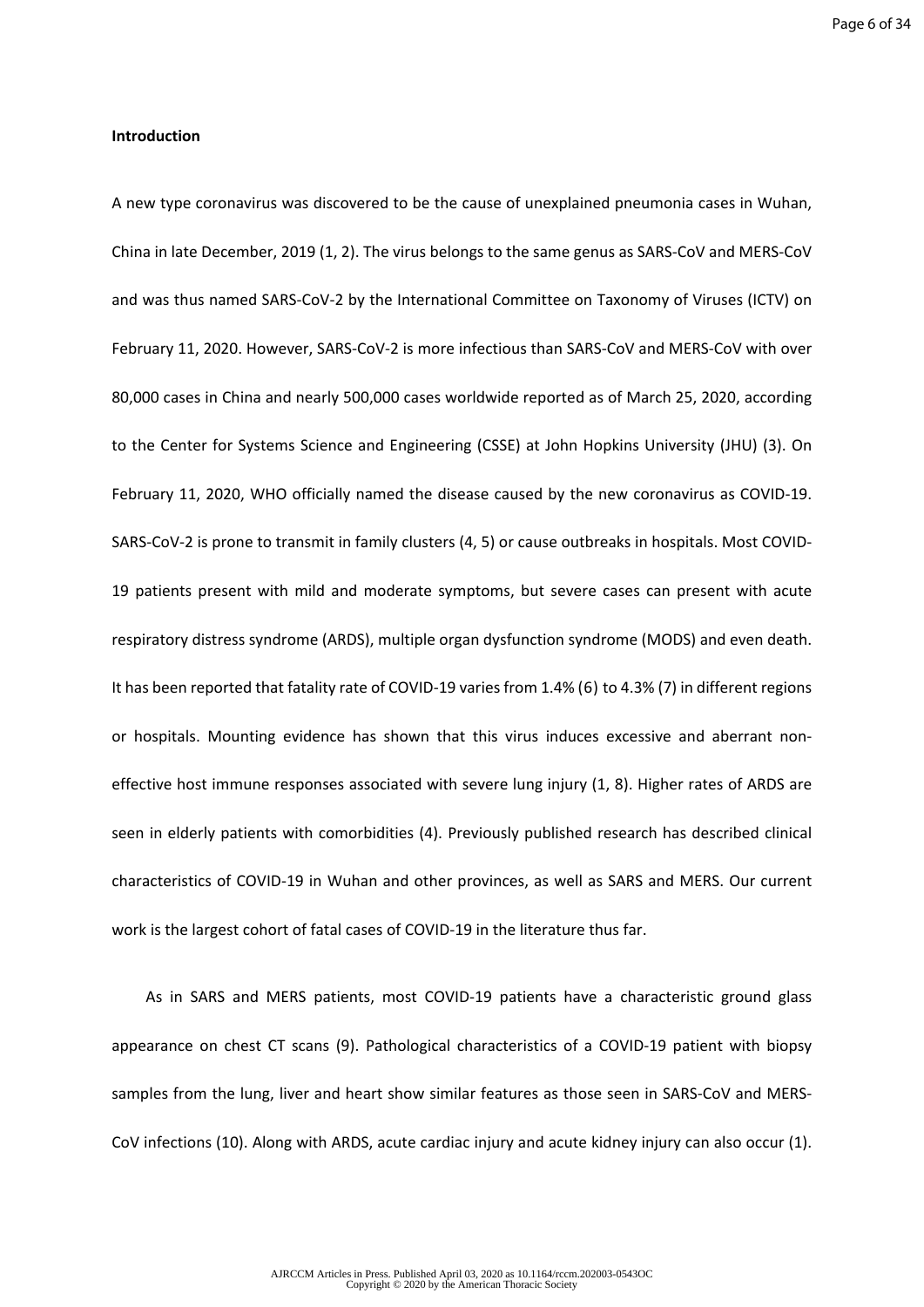Since COVID-19 is a new epidemic of SARS, the specific mechanisms and pathophysiology of the disease remain elusive. No effective vaccine or anti-viral treatment are currently available. As of March 25, 2020, there has been of total of 21,192 reported COVID-19-related deaths worldwide but no detailed analysis of this group has been reported. Here, we report on the characteristics of the largest series of fatal cases of COVID-19 in Wuhan city, the epicenter of the SARS-CoV-2 outbreak, and describe their clinical characteristics in the hope that this will help clinicians identify patients with poor prognosis at an early stage.

#### **Methods**

#### **Study design and participants**

This is a retrospective study conducted in two hospitals in Wuhan: Hannan Hospital and Wuhan Union Hospital. The study was approved by the Ethics Committees of both hospitals. All consecutive severe patients with confirmed COVID-19 admitted to the two hospitals between January 9 and February 15, 2020 were enrolled. All patients were diagnosed based on the recommendations by the National Institute for Viral Disease Control and Prevention, China (5th edition) which specifies that suspected cases who from Hubei Province, with Wuhan city as its capital, who have a contact history and present typical chest CT features may be diagnosed with COVID-19. A positive PCR test for SARS-CoV-2 is mandatory for patients located outside of Hubei province in order to make the diagnosis. Clinical outcomes (mortality) were monitored up to February 15, 2020, the final date of follow-up.

## **Data collection**

Epidemiological, clinical, laboratory, radiological test results, as well as clinical management data,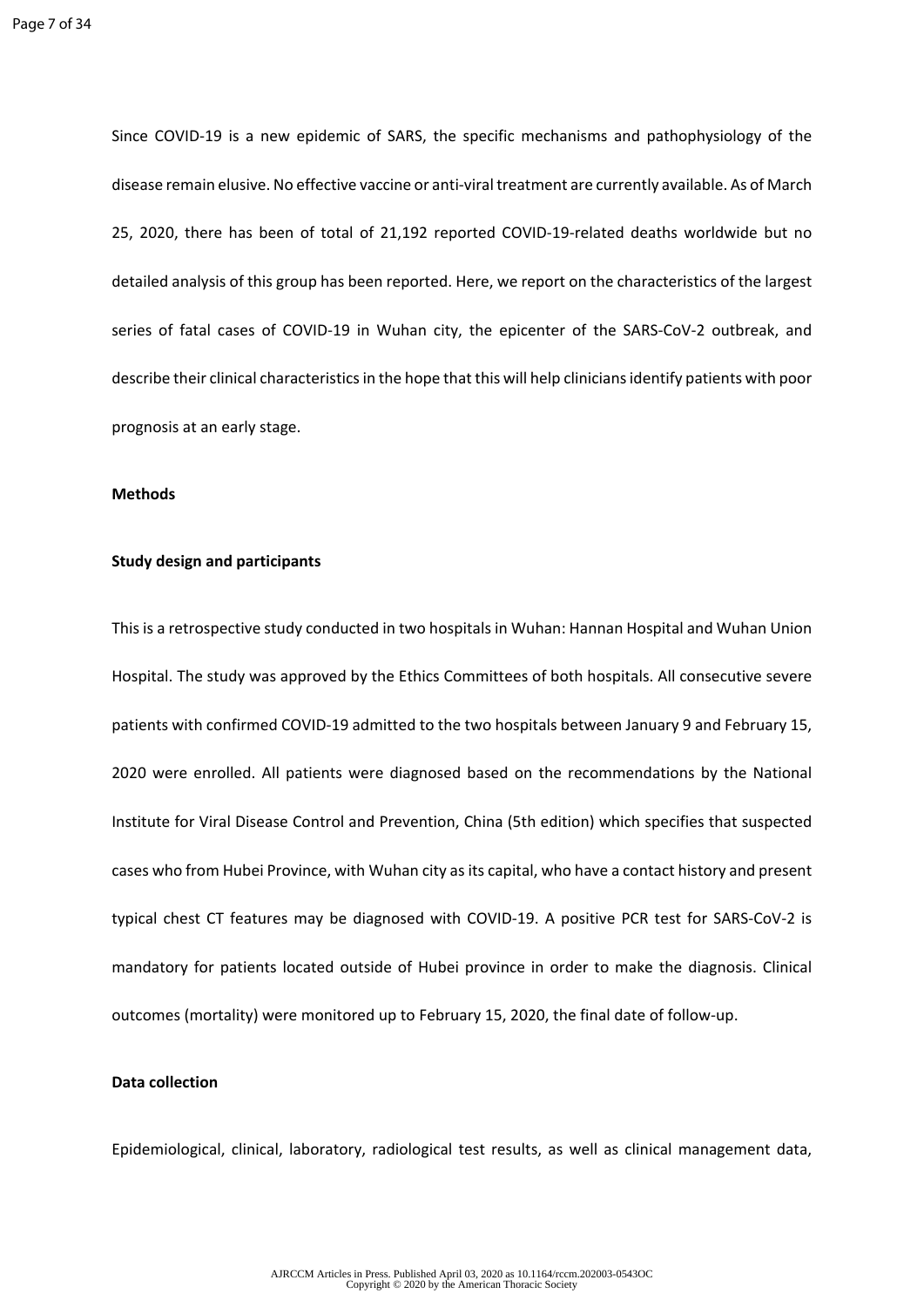were obtained using data collection forms from electronic medical records. The data were reviewed by Wuhan-Beijing Medical Treatment Group for COVID-19 of physicians and scientists. Data collected included demographics, medical history, exposure history, underlying comorbidities, symptoms, signs, laboratory findings, chest CT scans, and clinical management (i.e. antiviral therapy, corticosteroid therapy, respiratory support, intravenous immunoglobulin, continuous renal replacement therapy). The date of disease onset was defined as the day symptoms (i.e. fever, shortness of breath, fatigue, dyspnea, anorexia, expectoration, dry cough, diarrhea, myalgia, headache, vomiting, abdominal pain, chest pain and pharyngalgia) first appeared. ARDS was defined according to the Berlin definition. Acute kidney injury and cardiac injury were defined according to the previous study (7). The duration from onset of disease to hospital admission, and death were also recorded.

We searched PubMed, Medline, and Google Scholar on March 25, 2020, for articles describing the clinical features of patients infected with SARS-CoV-2; previously known as 2019 novel coronavirus [2019-nCoV]), using the search terms "novel coronavirus" or "2019-nCoV" and "fatal cases" or "COVID-19", with no time restrictions. We also searched CNKI and Wanfang Data using the same terms in Chinese, with no time restrictions.

#### **Statistical analysis**

Continuous measurements such as mean (SD) and categorical variables were reported as numbers and percentages (%). For laboratory results, we also assessed whether or not measurements fell within the normal range. We used SPSS (version 26.0) for all analysis.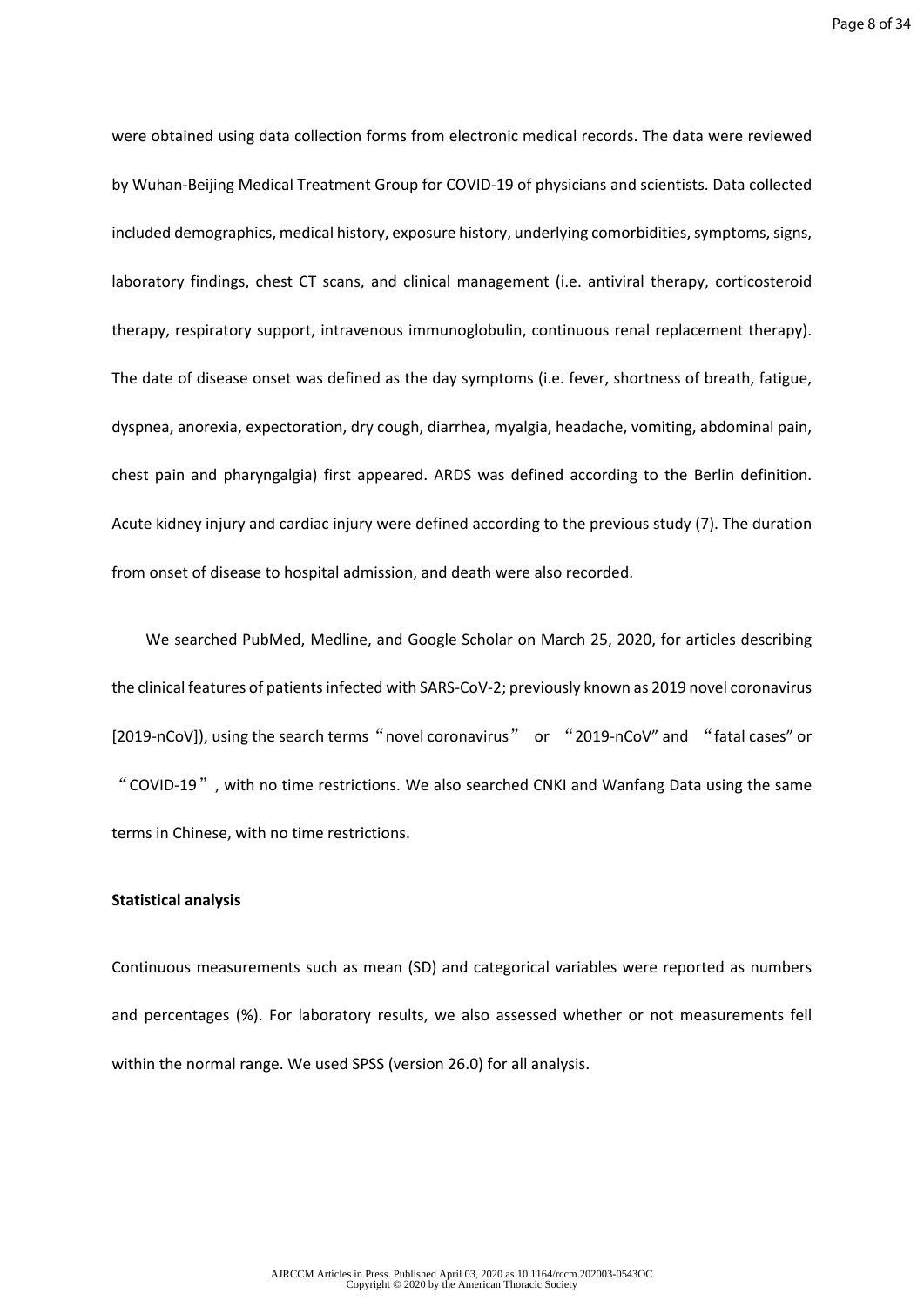#### **Results**

#### **Presenting characteristics**

Eight-five fatal cases with clinically diagnosed COVID-19 were included in this study. Thirty-three (38.8%) patients had positive SARS-CoV-2 PCR tests. The median age was 65.8 years (SD: 14.2; range: 14-86 years), and 62 (72.9%) were male (Table 1). Three patients had a history of exposure to the Huanan seafood market.

Of the 85 patients, 58 (68.2%) had one or more comorbidities. Hypertension (32 [37.6%]), diabetes (19 [22.4%]) and coronary heart disease (10 [11.8%]) were the most common comorbidities. On admission, most patients had fever (78 [91.8%]) and dyspnea (60[70.6%]), two thirds of the patients had shortness of breath (50 [58.8%]) and fatigue (50 [58.8%]). Almost half of the patients had anorexia and more than a third of the patients had expectoration (32 [37.6%]). Other symptoms included dry cough, diarrhea, myalgia, headache, vomiting, abdominal pain, chest pain and pharyngalgia. The duration from first symptoms to hospital admission and ARDS were  $10.1 \pm 6.2$  days and  $10.3 \pm 6.6$  days respectively (Table 1). The mean duration from hospital admission to death was 6.35  $\pm$  4.51 (range 1 to 21) days.

The most common cause of death in 81 of the 85 patients was respiratory failure (38, 46.91%), followed by septic shock (16, 19.75%), multiple organ failure (13, 16.05%) and cardiac arrest (7, 8.64%). Acute coronary syndrome, malignant arrhythmia and DIC were rare causes of death (Table 1).

#### **Laboratory findings**

On admission, 69 (81.2%) patients had an eosinophil count below the normal range (0.02-0.52  $\times$  10<sup>9</sup>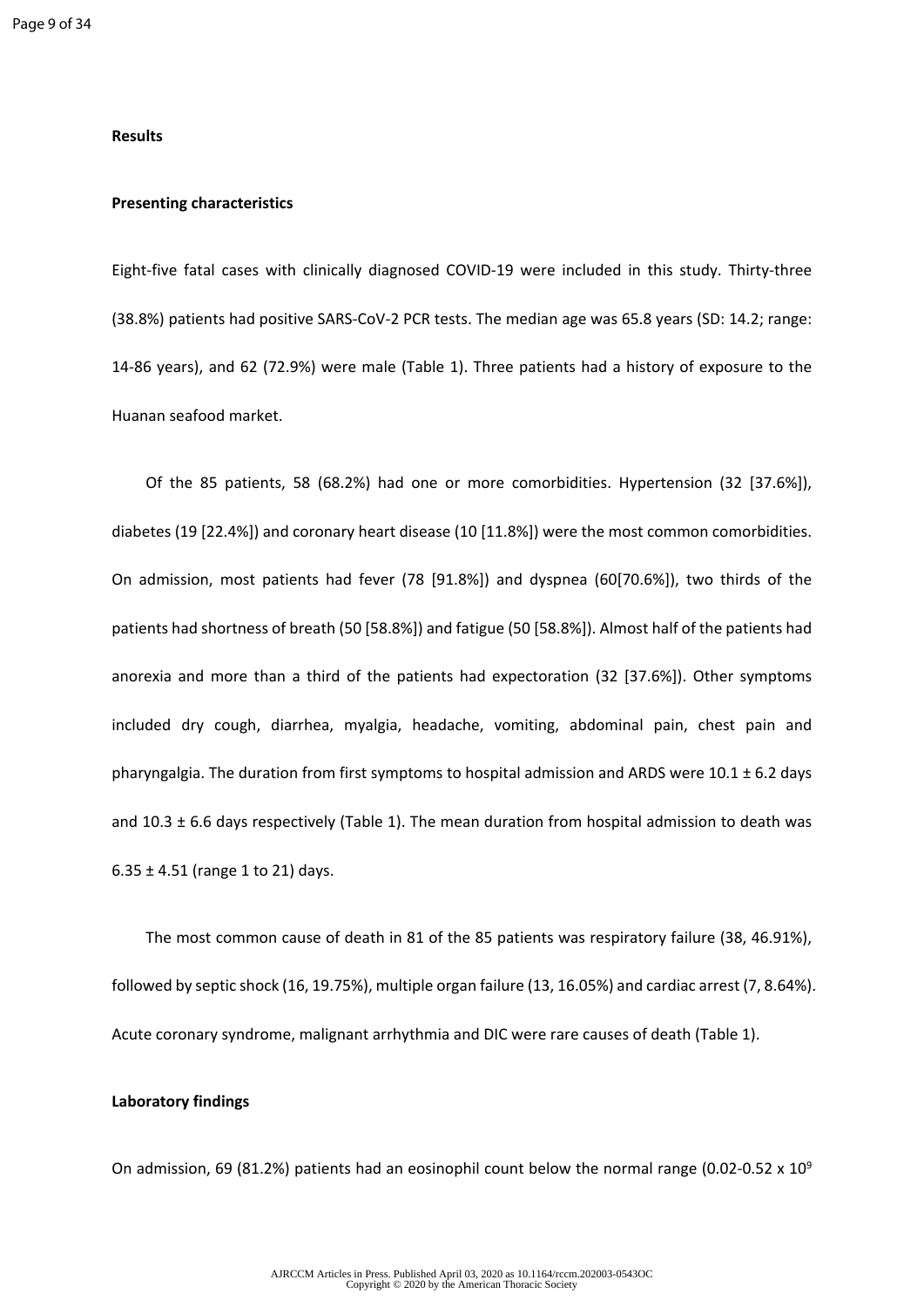cells/L), and 10 (11.8%) and 38 (44.7%) patients had a white blood cell count below and above the normal range respectively. Fifty-one (60.0%) and 66 (77.6%) of the patients had neutrophils above and lymphocytes below the normal range respectively. Platelet counts below and above the normal range were noted in 35 (41.2%) and 6 (7.1%) patients respectively. Many patients had deceased hemoglobin and hematocrit (Table 2). D-dimer was higher than the normal range in 56 (65.9%) patients. Many patients showed decreased APTT (activated partial prothrombin time) and increased PT (Prothrombin time). Sixty-seven (78.8%) patients had albumin below the normal range. Many patients had varying degrees of abnormal liver function with increased alanine aminotransferase (ALT) or aspartate aminotransferase (AST). Most patients had abnormal myocardial zymograms characterized by increased creatine kinase in 31 (36.5%) and increased lactate dehydrogenase in 70 (82.4%) patients. Forty-eight (56.5%) patients had different degrees of impaired renal function with elevated blood urea nitrogen or serum creatinine. Seventy-eight (91.8%) patients had C-reactive protein and 19 (22.4%) had procalcitonin levels above the normal ranges.

On admission, co-pathogens were tested in a subset of patients. Most testing was serological analysis of blood samples. Mycoplasma IgM antibodies were detected in 9 of 34 (26.5%) patients that were tested, and Chlamydia was positive in 12 out of 35 (34.1%) patients tested. Two patients out of 22 patients (9.1%) tested were Influenza A positive and one out of 19 patients (5.3%) tested for Influenza B was positive. Three of nine (33.3%) patients tested for respiratory syncytial virus were positive. There were no patients positive for parainfluenza virus, adenovirus, coxsackievirus, tuberculosis, rickettsia, or legionella. With regard to sputum cultures, no bacterial cultures were positive in 12 patients tested, but 3 patients had positive fungal cultures.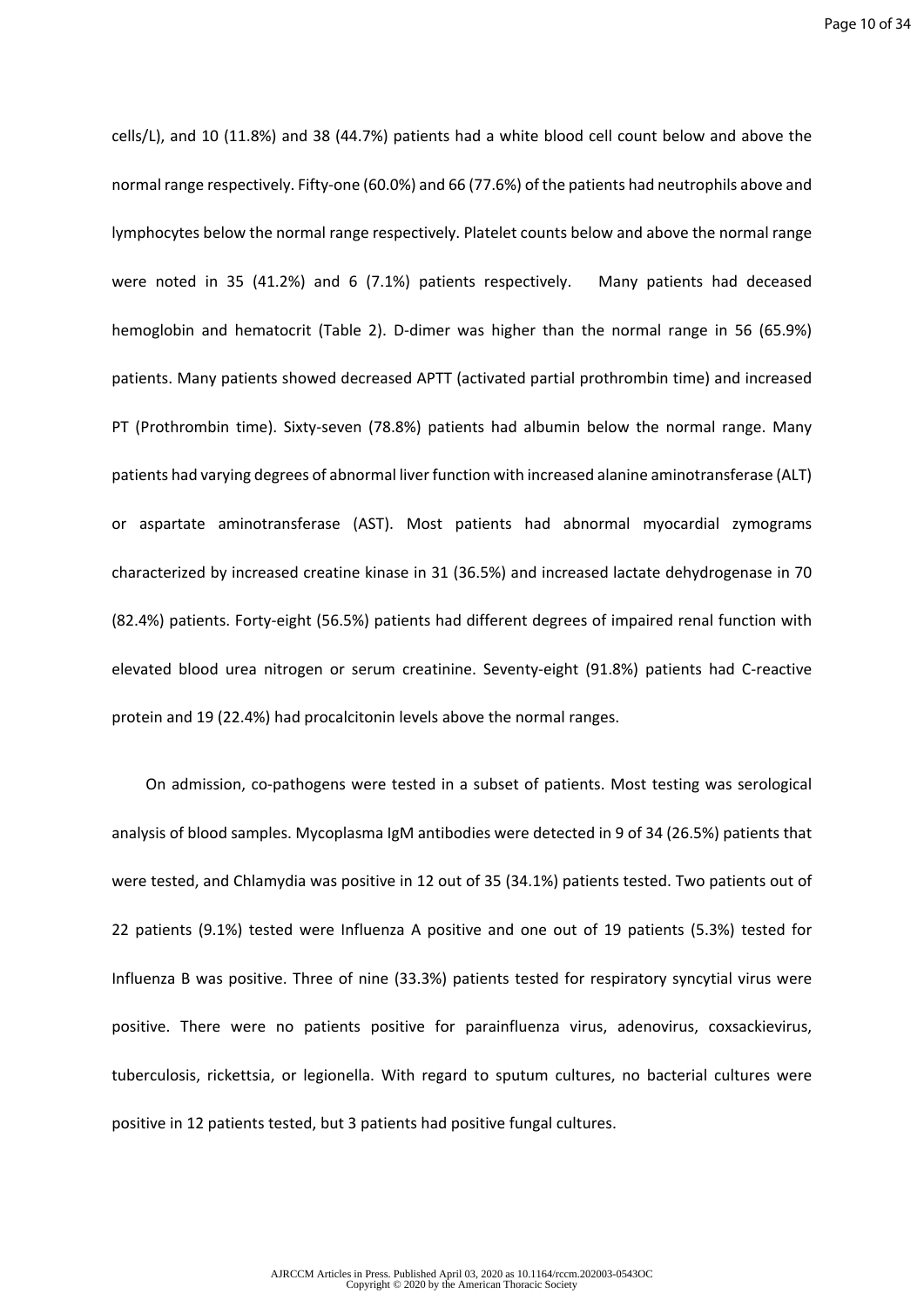#### **Chest CT findings**

Chest CT scan was done in 80 patients on admission. Seventy-eight (97.5%) patients showed bilateral pneumonia and only two patients had unilateral pneumonia. Sixty-one (76.3%) patients showed multiple mottling and ground-glass opacities (Figure 1 and Table 4).

## **Complications and treatment**

Patients presented with functional damage involving multiple vital organs, including respiratory failure (80 [94.1%]), shock (69 [81.2%]), ARDS (63 [74.1%]) arrhythmia (51 [60.0%]), acute myocardial injury (38 [44.7%]), acute liver injury (30 [35.3%]) and sepsis (28 [32.9%]) (Table 5).

Most patients received antibiotics (77 [90.6%]), antiviral treatment (78 [91.8%]) and glucocorticoids (65 [76.5%]). Thirty-eight (44.7%) and 33 [38.8%]) patients received intravenous infusions of immunoglobulin and recombinant human interferon  $\alpha$ 2b. Eleven patients received antifungal treatment. Two thirds of the patients had oxygen therapy. Forty-four and 18 patients received non-invasive and invasive mechanical ventilation respectively. Continuous renal replacement therapy was given to eight patients. One patient received plasma from a recovered COVID-19 patient and no patients received extracorporeal membrane oxygenation as rescue therapy (Table 5).

On admission, the median CURB-65 was 1.9 (SD: 1.1; range: 0-5). Eight (9.4%) patients had a CURB-65 score of 0, 27 (31.8%) patients had a score of 1 and 25 (29.4%) patients had a score of 2. These were classified as mild according to the CURB-65 guidelines. Only 25 patients were classified as severe on admission, of whom 20 (23.5%) patients had a score of 3, 3 (3.5%) had a score of 4, and 2 (2.4%) had a score of 5 (Table 6). Procalcitonin appears to increase with higher CURB-65 admission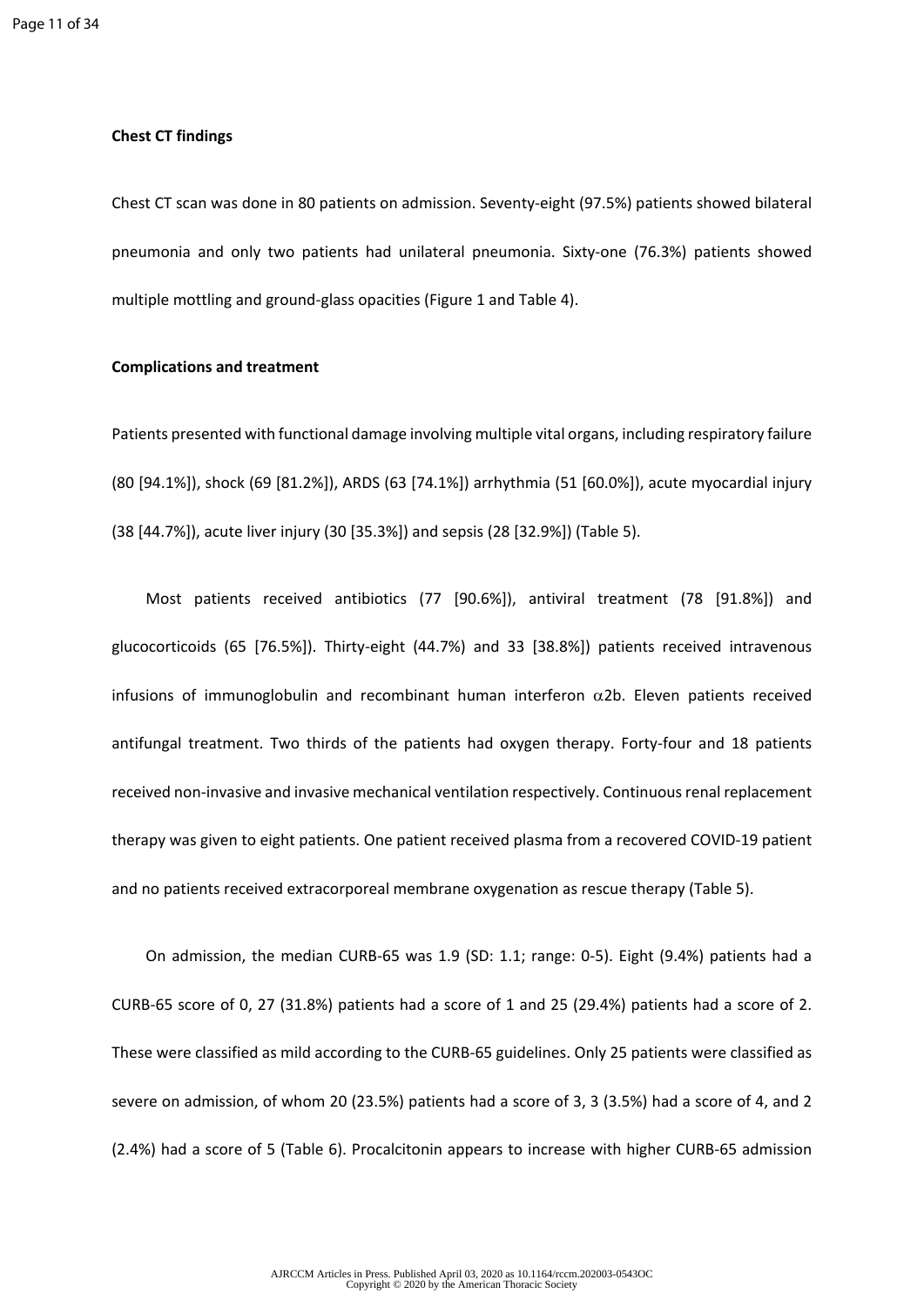Page 12 of 34

scores (Table 6). There was a 3.35 (95% CI 0.17, 6.53) increase in procalcitonin level for each increase in CURB-65 level ( $p = 0.0451$ ).

#### **Discussion**

In this retrospective study, we report to this date the largest series of patients who have died from COVID-19, providing detailed clinical characteristics of this cohort of patients from two Wuhan hospitals. The 85 fatal cases of COVID-19 reported here account for 2.7% of the total mortality due to SARS-CoV-2 infection in Hubei province. Although the symptoms of the majority of patients in other provinces have been comparatively mild (11), the number of deaths from SARS-CoV-2 infection continues to increase, with more cases and fatalities occurring now in other provinces, countries and regions. As of March 25, 2020, there have been 3287 fatalities and 81,869 confirmed cases of COVID-19 in China, according to the WHO. Early diagnosis and timely treatment to reduce mortality is of crucial importance. It is hoped that this work will have value in helping clinicians identify patients with poor prognosis at an early stage by being aware of some of the alarming clinical characteristics presented by patients before they died from COVID-19, and help guide appropriate and effective management for future patients.

 A recent study by Zhou *et al.* of 191 patients in which there were 54 deaths found that older age, high SOFA score and D-dimer greater than 1 µg/mL could assist in the early identification of patients who may have a poorer prognosis. In our study, the median age of non-survivors was 65.8 years, which is similar to the median age reported in non-survivors but higher than that of the survivors (52 years) reported in the previous study. Furthermore, our study found that the median level of D-dimer in nonsurvivors was 5.159 ug/ml (SD: 4.679, range: 0.27-26) and 70.6% or our patients had a D-dimer greater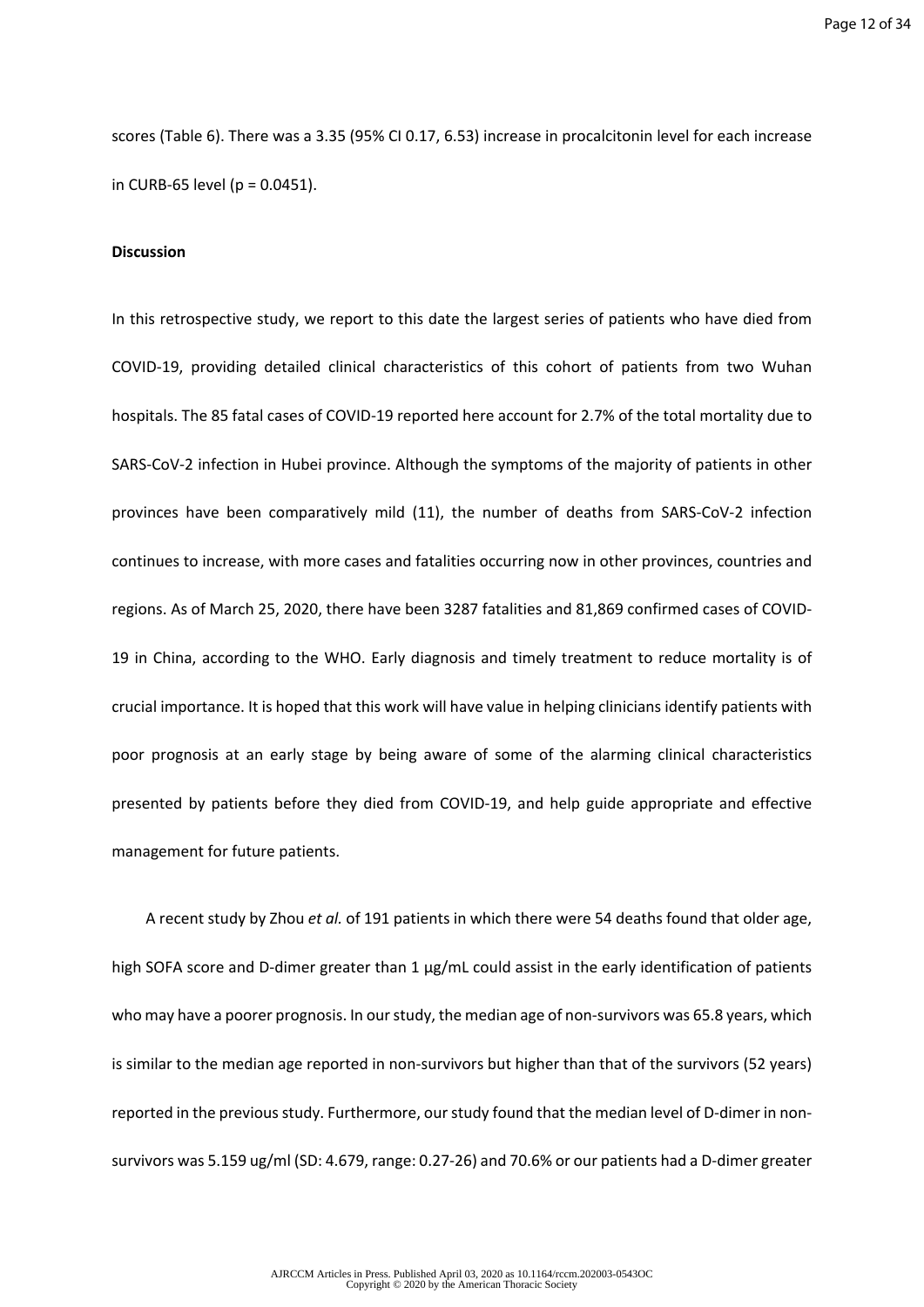than 1 µg/mL, which was also consistent with the previous study. The SOFA score was not included in our study. However, we found that 29.4% patients had a CURB-65 score greater than 3, which was similar to the previous study (28% in non-survivors) (12). In our study, about a quarter of patients who died had an elevated procalcitonin level, which was consistent with the previous study, but Zhou's study also found that an elevated procalcitonin level greater than 0.5 was associated with a 93% chance of death. In a non-COVID-19 study on patients with pneumonia, the CURB-65 score on admission correlated with mortality risk (13).

It was difficult to find age- and sex-matched controls for our study. In comparing our data to the previous study mentioned above which did include survivors, we found that the hospital length of stays was the same in non-survivors between the two studies but almost double the survivors length of stay (12 days) in the previous study. Interestingly, the use of intravenous immunoglobulin was higher in non-survivors in both the previous study and our study (36 and 38%, respectively), but much lower in survivors (10%) in the previous study. The increased use of intravenous immunoglobulin may be due to the severity of illness, but also raises the question of whether intravenous immunoglobulin may be ineffective in severely ill patients. The use of corticosteroids was higher in our cohort of 85 patients than in the abovementioned study (65% vs 48% in non-survivors and 30% in survivors respectively). Lymphopenia was identified as a risk factor for death in the previous study, but eosinopenia was not mentioned.

Previous studies found that nearly half of COVID-19 patients are over the age of 50 and men are more likely to be infected than women (14). The mortality rate in males is higher than that in females. In patients who develop SARS, advanced age is an independent predictor for an adverse outcome, but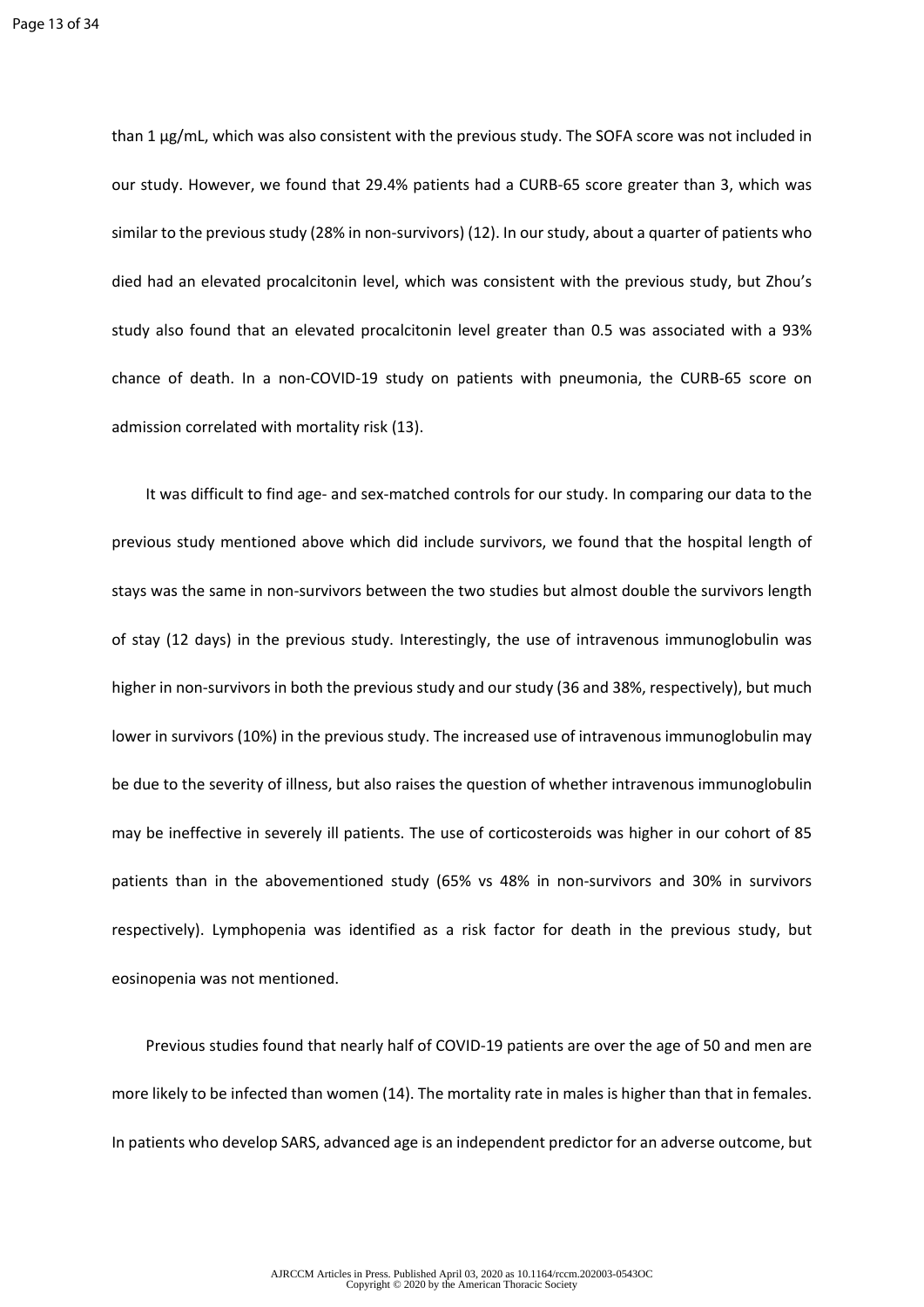gender is not (15). In this report, we observed that among the 85 deaths, there were 76 (89.3%) patients over the age of 50 years old and 62 (72.9%) were male.

The most common comorbidities of the COVID-19 patients in our cohort are hypertension and diabetes, which is similar to that of previous studies (4, 7). However, the most common comorbidities of the SARS patients were diabetes (16 [11%]) and cardiac disease (12 [8%]) (16). The increased prevalence of hypertension in China may play a role in COVID-19 related deaths.

Common clinical features of COVID-19 patients include fever (83%), cough (82%), shortness of breath (31%) and muscle ache (11%) (4). For SARS, the common clinical features included fever (99%), cough (69%), myalgia (49%), and dyspnea (42%)(16). It is worth noting that the overall rates of shortness of breath in our cohort were higher than that in SARS patients (4). We suggest that early onset of shortness of breath may be indicative of poor prognosis.

We found that the absolute eosinophil count in peripheral blood was reduced in almost all patients who died. The number of patients with reduced eosinophil count in non-severe and severe COVID-19 patients who survived has been reported elsewhere to be 39/82 (47.6%) and 34.56 (60.7%) respectively (17). Previous studies have reported that there is rapid and persistent decrease in the numbers of circulating eosinophils in acute infection or inflammation (18, 19). A study on 30-day mortality and eosinopenia showed that eosinopenia is an independent predictor of death in patients with pneumonia but no chronic respiratory disease (20). This effect was not related to steroid use. In the case of COVID-19, this may be related to CD8 T cell depletion and eosinophil consumption caused by SARS-CoV-2. IL-5, produced by CD8 T cells, contributes to eosinophil proliferation and activation in blood (21-23). Lower numbers of CD8 T cells has been found in SARS-CoV-2 infected patients (24).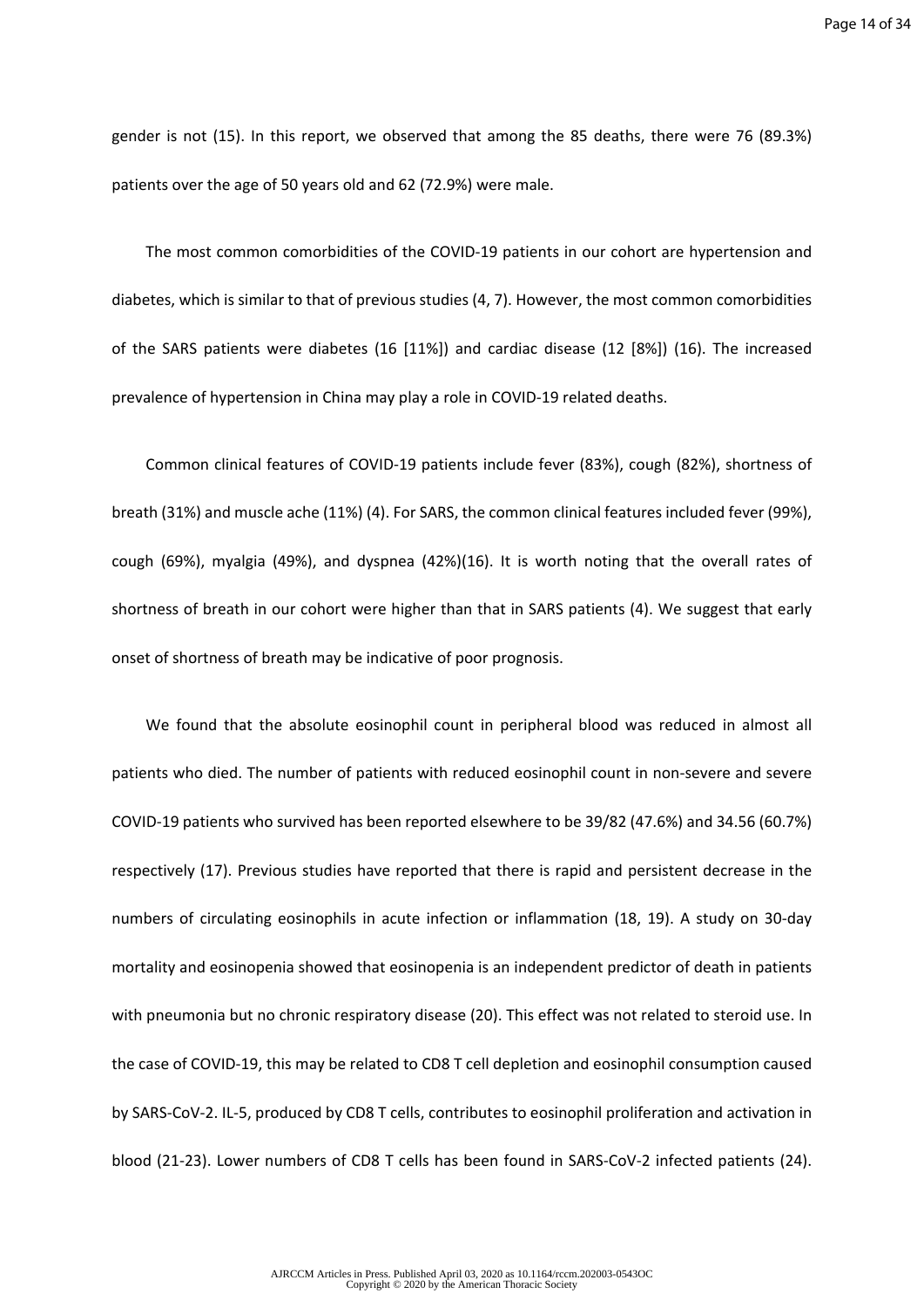Moreover, ECP and EDN, two eosinophil granule proteins, can neutralize viruses (19, 25, 26). Therefore, the decrease of eosinophil in COVID-19 patients may be related to a higher viral load of SARS-CoV-2 and SARS-CoV-2 triggered eosinophil granule proteins consumption.

We thus speculate that eosinophilopenia may be used as a prognostic indicator for COVID-19 patients. In addition, the ratio of neutrophil to eosinophil counts may be another measure which can minimize variability in absolute eosinophil counts from different hospitals. Another laboratory abnormality found in this study was decreased total lymphocytes, which is consistent with the conclusions of existing research indicating that lymphocytopenia is more often seen in non-survivors of SARS-CoV-2 infection (7).

Similarly, prolonged prothrombin time, and elevated lactate dehydrogenase were noted in our cohort, whereas a previous study found that 13% of patients had creatine kinase and 3% patients had serum creatinine above the normal ranges at the time of admission (4). Wang, *et al.* reported that the levels of blood urea and creatinine progressively increased before death through dynamic profiling of laboratory data (7). We observed that 56.5% patients of our patients had renal dysfunction as indicated by the increased levels of blood urea or creatinine at the time of admission. Therefore, we suggest that an increased level of creatinine and urea nitrogen may also indicate poor prognosis.

Co-pathogens of COVID-19 patients has not been previously reported in the literature. Testing for co-pathogens was done in some but not all patients in our cohort, and we found that less than 10% of tested patients were positive for influenza A virus, influenza B virus, and parainfluenza virus. It is worth noting that the antibody-positive rate of mycoplasma and chlamydia were relatively high.

The initial admission CURB-65 of most patients was not high, and yet the outcome of all the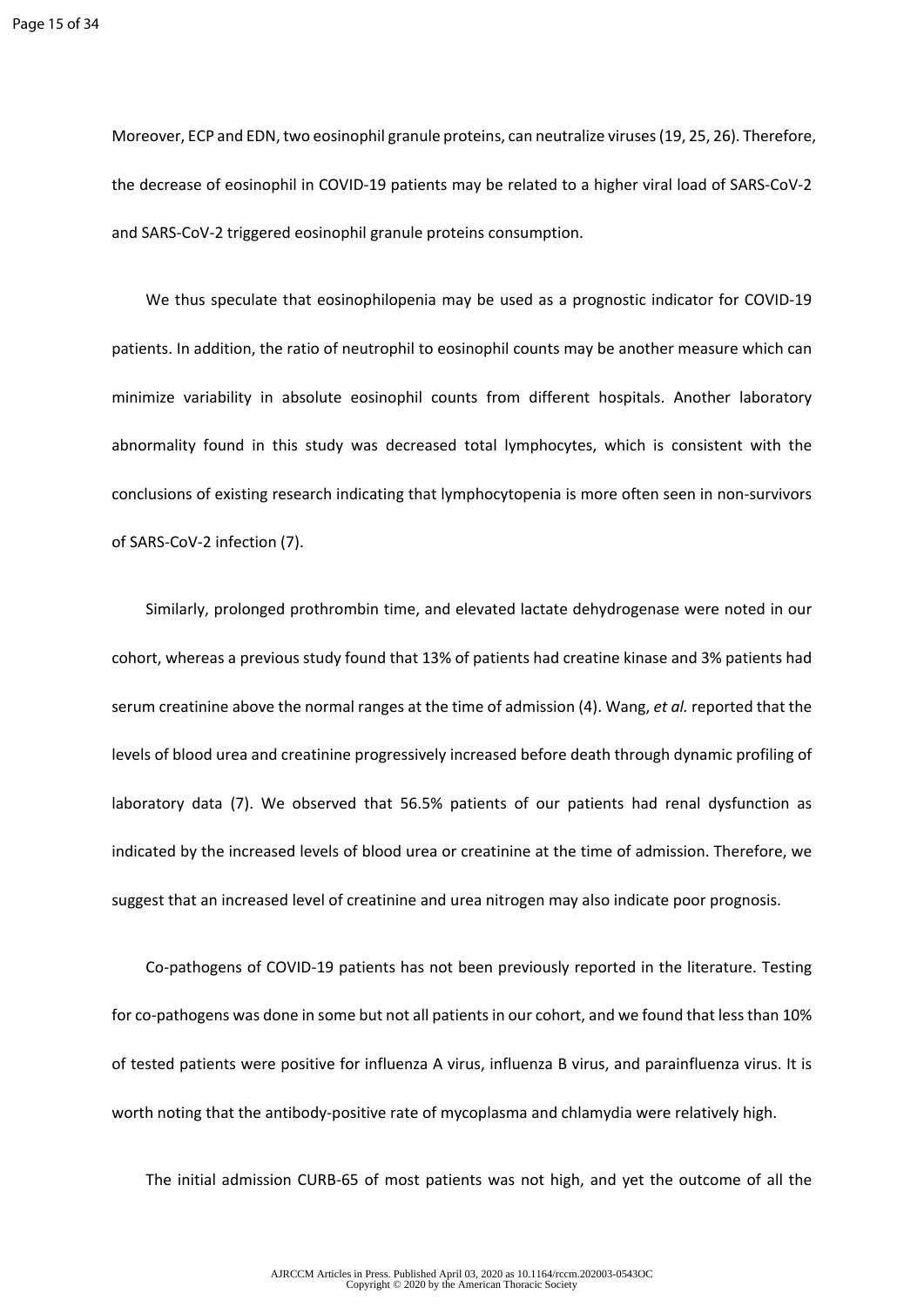Page 16 of 34

patients was death. This indicates that the clinical course of COVID-19 develops rapidly, so the CURB-65 at the beginning of admission cannot be used as a guide of severity. COVID-19 patients need to be closely monitored after admission. A Kaplan-Meier curve is illustrated in Figure 2.

From a practical standpoint, doctors equipped with protective suits and helmets have great difficulties in closely examining patients with standard techniques such as auscultation and observing for signs of shortness of breath. Therefore, laboratory findings and chest CT scan become critical in monitoring disease progress and treatment outcome. We determined that the presence of bilateral pneumonia and progressive radiographic deterioration on follow-up CT may be risk factors for poor prognosis (25). It should be noted that the administration of multiple antibiotics did not change the outcome of the disease in our series. Rational use of antibiotics should thus be exercised. It is also not known if any of the therapies used in COVID-19, such as steroids may actually be counterproductive, and lead to increased morbidity or mortality.

This study has some limitations. First, only fatal cases of COVID-19 were included. A prospective study including fatal and non-fatal patients will provide more conclusive and valuable data. Second, pathological findings were not available. Third, although eosinophilopenia was found in almost all patients in this series, it can also occur in many non-fatal severe and moderate patients based on our clinical observations (unpublished data). Therefore, additional studies are needed to confirm the prognostic value of eosinophilopenia in COVID-19 patients.

#### **Conclusion**

In summary, most cases of death from COVID-19 were males over 50 years of age with noncommunicable chronic diseases such as hypertension, diabetes, coronary heart diseases. The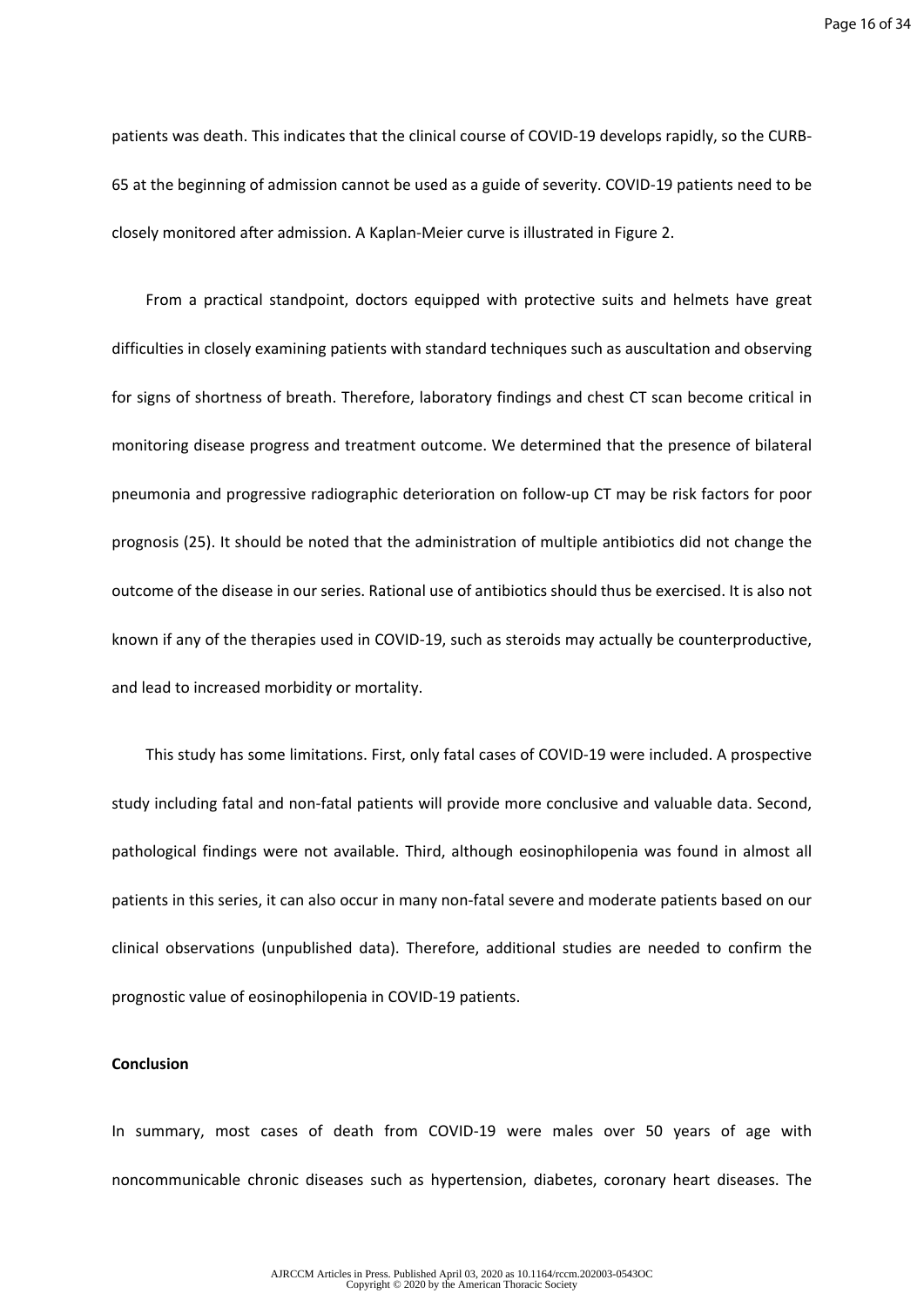patients mainly died of multiple organ failure. Early onset of shortness of breath might be predictive of demise. Eosinophilopenia may indicate a poor prognosis. The use of a combination of more than three anti-microbial drugs appears to offer no benefit to the outcome of this group of patients.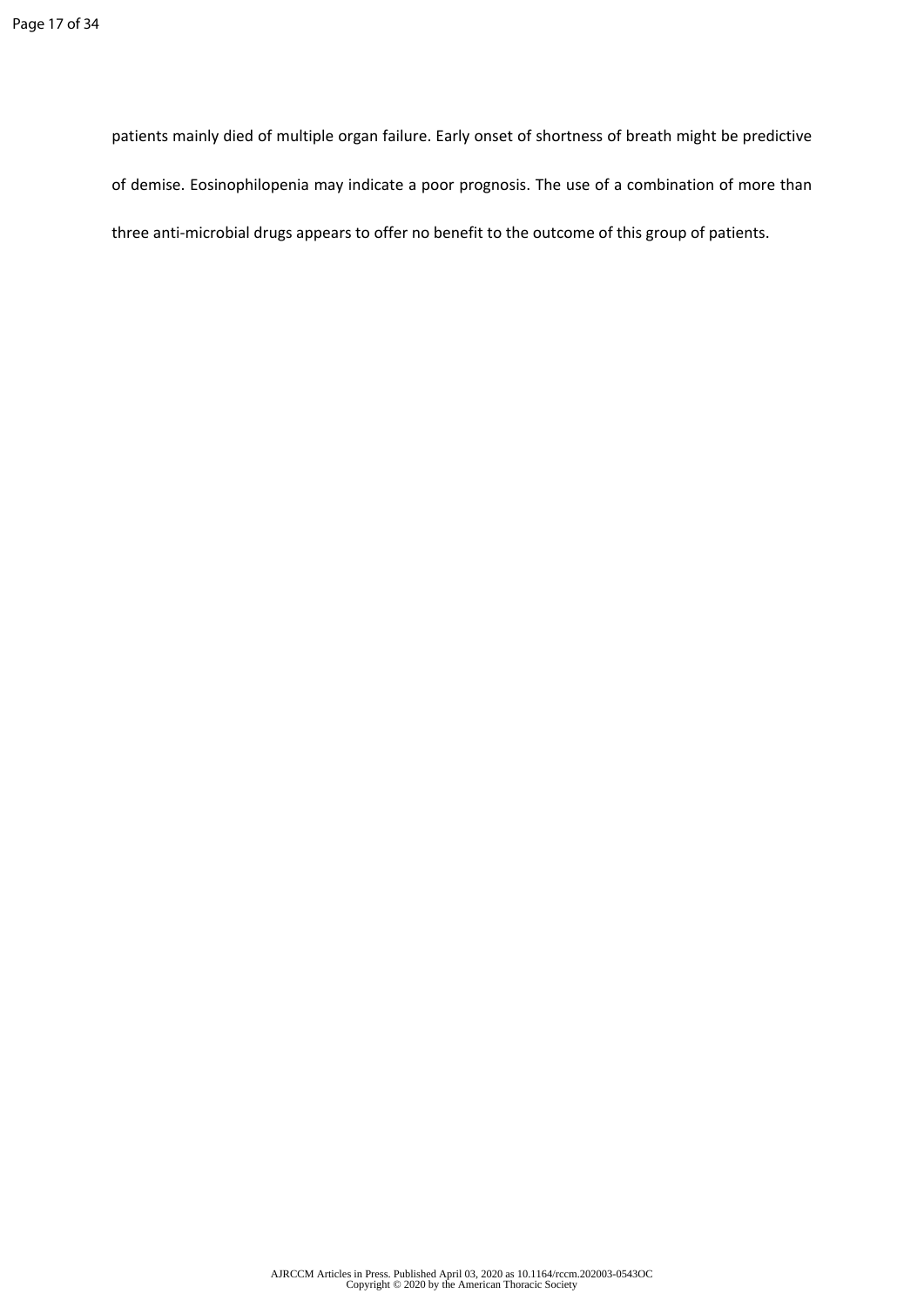### **References**

- 1. Huang C, Wang Y, Li X, Ren L, Zhao J, Hu Y, Zhang L, Fan G, Xu J, Gu X, Cheng Z, Yu T, Xia J, Wei Y, Wu W, Xie X, Yin W, Li H, Liu M, Xiao Y, Gao H, Guo L, Xie J, Wang G, Jiang R, Gao Z, Jin Q, Wang J, Cao B. Clinical features of patients infected with 2019 novel coronavirus in Wuhan, China. *Lancet* 2020; 395: 497-506.
- 2. Carlos WG, Dela Cruz CS, Cao B, Pasnick S, Jamil S. Novel Wuhan (2019-nCoV) Coronavirus. *Am J Respir Crit Care Med* 2020; 201: P7-P8.
- 3. Zhu N, Zhang D, Wang W, Li X, Yang B, Song J, Zhao X, Huang B, Shi W, Lu R, Niu P, Zhan F, Ma X, Wang D, Xu W, Wu G, Gao GF, Tan W, China Novel Coronavirus I, Research T. A Novel Coronavirus from Patients with Pneumonia in China, 2019. *N Engl J Med* 2020.
- 4. Chen N, Zhou M, Dong X, Qu J, Gong F, Han Y, Qiu Y, Wang J, Liu Y, Wei Y, Xia J, Yu T, Zhang X, Zhang L. Epidemiological and clinical characteristics of 99 cases of 2019 novel coronavirus pneumonia in Wuhan, China: a descriptive study. *Lancet* 2020; 395: 507-513.
- 5. Chan JF, Yuan S, Kok KH, To KK, Chu H, Yang J, Xing F, Liu J, Yip CC, Poon RW, Tsoi HW, Lo SK, Chan KH, Poon VK, Chan WM, Ip JD, Cai JP, Cheng VC, Chen H, Hui CK, Yuen KY. A familial cluster of pneumonia associated with the 2019 novel coronavirus indicating person-to-person transmission: a study of a family cluster. *Lancet* 2020; 395: 514-523.
- 6. Guan W-j, Ni Z-y, Hu Y, Liang W-h, Ou C-q, He J-x, Liu L, Shan H, Lei C-l, Hui DS, Du B, Li L-j, Zeng G, Yuen K-Y, Chen R-c, Tang C-l, Wang T, Chen P-y, Xiang J, Li S-y, Wang J-l, Liang Z-j, Peng Y-x, Wei L, Liu Y, Hu Y-h, Peng P, Wang J-m, Liu J-y, Chen Z, Li G, Zheng Z-j, Qiu S-q, Luo J, Ye C-j,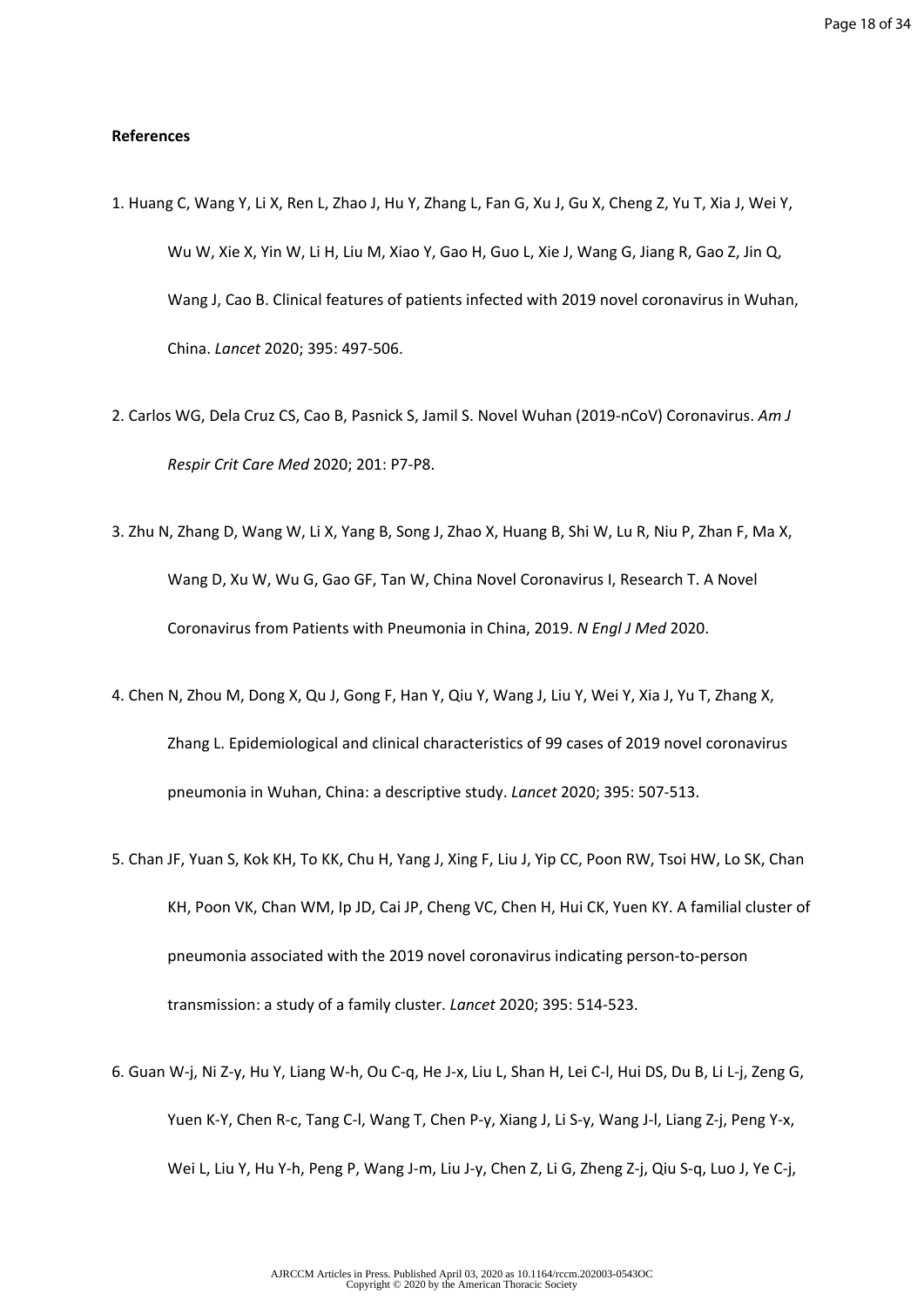Zhu S-y, Zhong N-s. Clinical characteristics of 2019 novel coronavirus infection in China. 2020: 2020.2002.2006.20020974.

- 7. Wang D, Hu B, Hu C, Zhu F, Liu X, Zhang J, Wang B, Xiang H, Cheng Z, Xiong Y, Zhao Y, Li Y, Wang X, Peng Z. Clinical Characteristics of 138 Hospitalized Patients With 2019 Novel Coronavirus-Infected Pneumonia in Wuhan, China. *JAMA* 2020.
- 8. Hui DSC, Zumla A. Severe Acute Respiratory Syndrome: Historical, Epidemiologic, and Clinical Features. *Infect Dis Clin North Am* 2019; 33: 869-889.
- 9. Azhar EI, Hui DSC, Memish ZA, Drosten C, Zumla A. The Middle East Respiratory Syndrome (MERS). *Infect Dis Clin North Am* 2019; 33: 891-905.
- 10. Wu F, Zhao S, Yu B, Chen YM, Wang W, Song ZG, Hu Y, Tao ZW, Tian JH, Pei YY, Yuan ML, Zhang YL, Dai FH, Liu Y, Wang QM, Zheng JJ, Xu L, Holmes EC, Zhang YZ. A new coronavirus associated with human respiratory disease in China. *Nature* 2020.
- 11. Xu XW, Wu XX, Jiang XG, Xu KJ, Ying LJ, Ma CL, Li SB, Wang HY, Zhang S, Gao HN, Sheng JF, Cai HL, Qiu YQ, Li LJ. Clinical findings in a group of patients infected with the 2019 novel coronavirus (SARS-Cov-2) outside of Wuhan, China: retrospective case series. *BMJ* 2020; 368: m606.
- 12. Zhou F, Yu T, Du R, Fan G, Liu Y, Liu Z, Xiang J, Wang Y, Song B, Gu X, Guan L, Wei Y, Li H, Wu X, Xu J, Tu S, Zhang Y, Chen H, Cao B. Clinical course and risk factors for mortality of adult inpatients with COVID-19 in Wuhan, China: a retrospective cohort study. *Lancet* 2020.
- 13. Lim WS, van der Eerden MM, Laing R, Boersma WG, Karalus N, Town GI, Lewis SA, Macfarlane JT.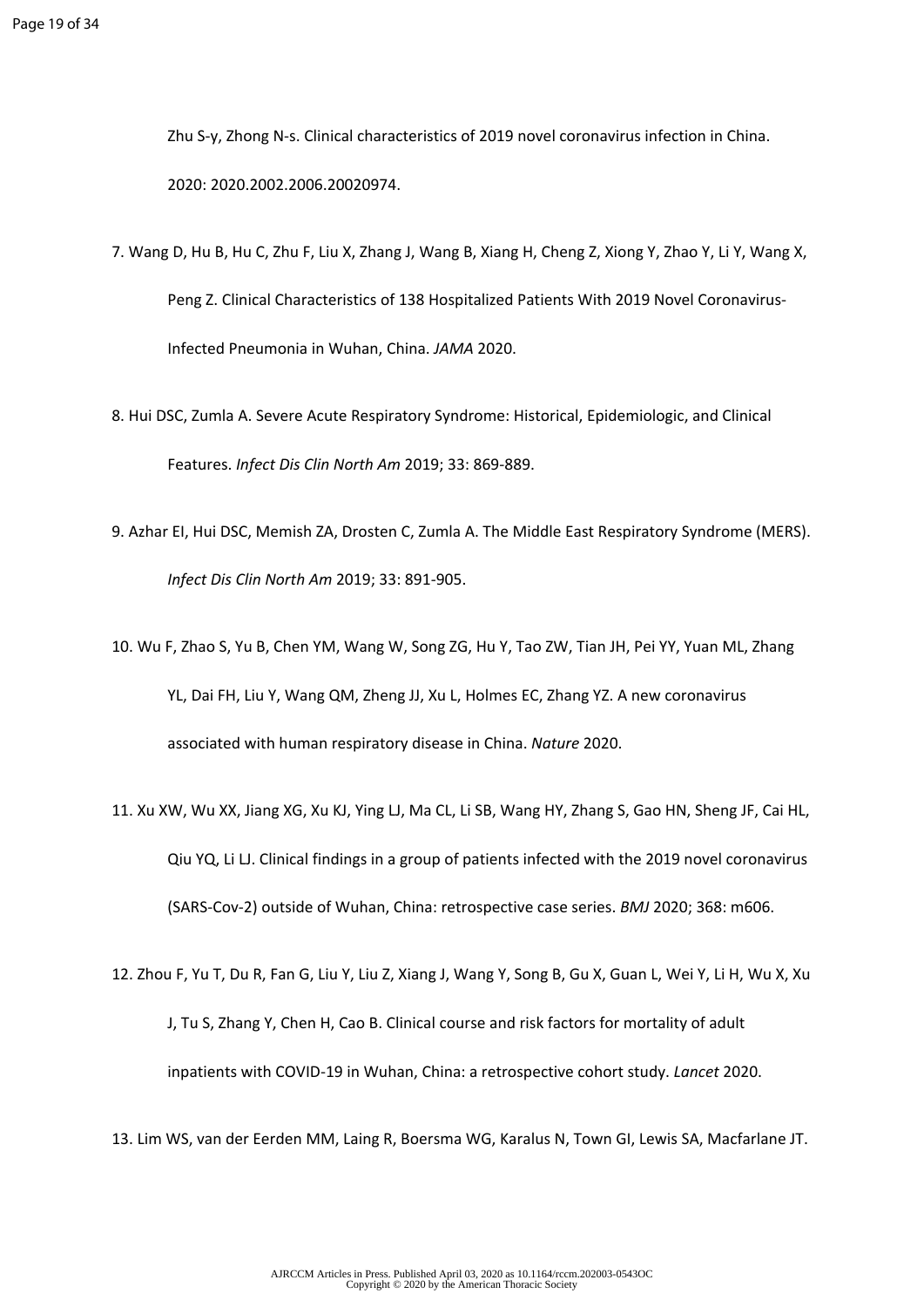Defining community acquired pneumonia severity on presentation to hospital: an international derivation and validation study. *Thorax* 2003; 58: 377-382.

- 14. Yang Y, Lu Q, Liu M, Wang Y, Zhang A, Jalali N, Dean N, Longini I, Halloran ME, Xu B, Zhang X, Wang L, Liu W, Fang L. Epidemiological and clinical features of the 2019 novel coronavirus outbreak in China. 2020: 2020.2002.2010.20021675.
- 15. Lee N, Hui D, Wu A, Chan P, Cameron P, Joynt GM, Ahuja A, Yung MY, Leung CB, To KF, Lui SF, Szeto CC, Chung S, Sung JJ. A major outbreak of severe acute respiratory syndrome in Hong Kong. *N Engl J Med* 2003; 348: 1986-1994.
- 16. Booth CM, Matukas LM, Tomlinson GA, Rachlis AR, Rose DB, Dwosh HA, Walmsley SL, Mazzulli T, Avendano M, Derkach P, Ephtimios IE, Kitai I, Mederski BD, Shadowitz SB, Gold WL, Hawryluck LA, Rea E, Chenkin JS, Cescon DW, Poutanen SM, Detsky AS. Clinical features and short-term outcomes of 144 patients with SARS in the greater Toronto area. *JAMA* 2003; 289: 2801-2809.
- 17. Zhang JJ, Dong X, Cao YY, Yuan YD, Yang YB, Yan YQ, Akdis CA, Gao YD. Clinical characteristics of 140 patients infected with SARS-CoV-2 in Wuhan, China. *Allergy* 2020.
- 18. Bass DA, Gonwa TA, Szejda P, Cousart MS, DeChatelet LR, McCall CE. Eosinopenia of acute infection: Production of eosinopenia by chemotactic factors of acute inflammation. *J Clin Invest* 1980; 65: 1265-1271.
- 19. Gleich GJ. Mechanisms of eosinophil-associated inflammation. *J Allergy Clin Immunol* 2000; 105: 651-663.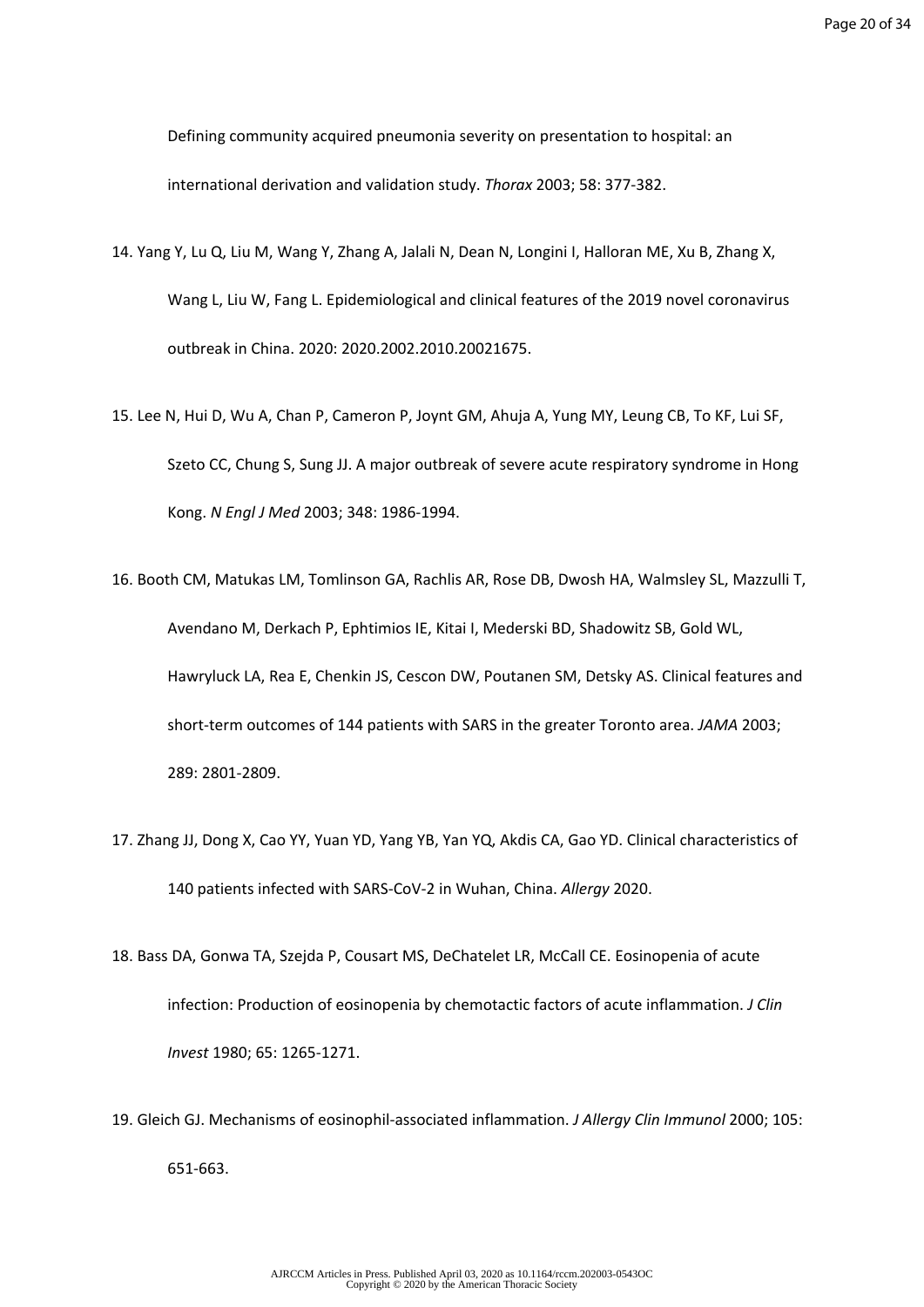- 20. Echevarria C, Hartley T, Nagarajan T, Tedd H, Steer J, Gibson GJ, Bourke SC. 30 day mortality and eosinopenia in patients with pneumonia. 2014; 44: P2550.
- 21. Schwarze J, Hamelmann E, Bradley KL, Takeda K, Gelfand EW. Respiratory syncytial virus infection results in airway hyperresponsiveness and enhanced airway sensitization to allergen. *J Clin Invest* 1997; 100: 226-233.
- 22. Schwarze J, Cieslewicz G, Hamelmann E, Joetham A, Shultz LD, Lamers MC, Gelfand EW. IL-5 and eosinophils are essential for the development of airway hyperresponsiveness following acute respiratory syncytial virus infection. *J Immunol* 1999; 162: 2997-3004.
- 23. Schwarze J, Cieslewicz G, Joetham A, Ikemura T, Hamelmann E, Gelfand EW. CD8 T cells are essential in the development of respiratory syncytial virus-induced lung eosinophilia and airway hyperresponsiveness. *J Immunol* 1999; 162: 4207-4211.
- 24. Liu Y, Yang Y, Zhang C, Huang F, Wang F, Yuan J, Wang Z, Li J, Li J, Feng C, Zhang Z, Wang L, Peng L, Chen L, Qin Y, Zhao D, Tan S, Yin L, Xu J, Zhou C, Jiang C, Liu L. Clinical and biochemical indexes from 2019-nCoV infected patients linked to viral loads and lung injury. *Sci China Life Sci* 2020; 63: 364-374.
- 25. Shi H, Han X, Jiang N, Cao Y, Alwalid O, Gu J, Fan Y, Zheng C. Radiological findings from 81 patients with COVID-19 pneumonia in Wuhan, China: a descriptive study. *The Lancet Infectious Diseases*.
- 26. Hamann KJ, Ten RM, Loegering DA, Jenkins RB, Heise MT, Schad CR, Pease LR, Gleich GJ, Barker RL. Structure and chromosome localization of the human eosinophil-derived neurotoxin and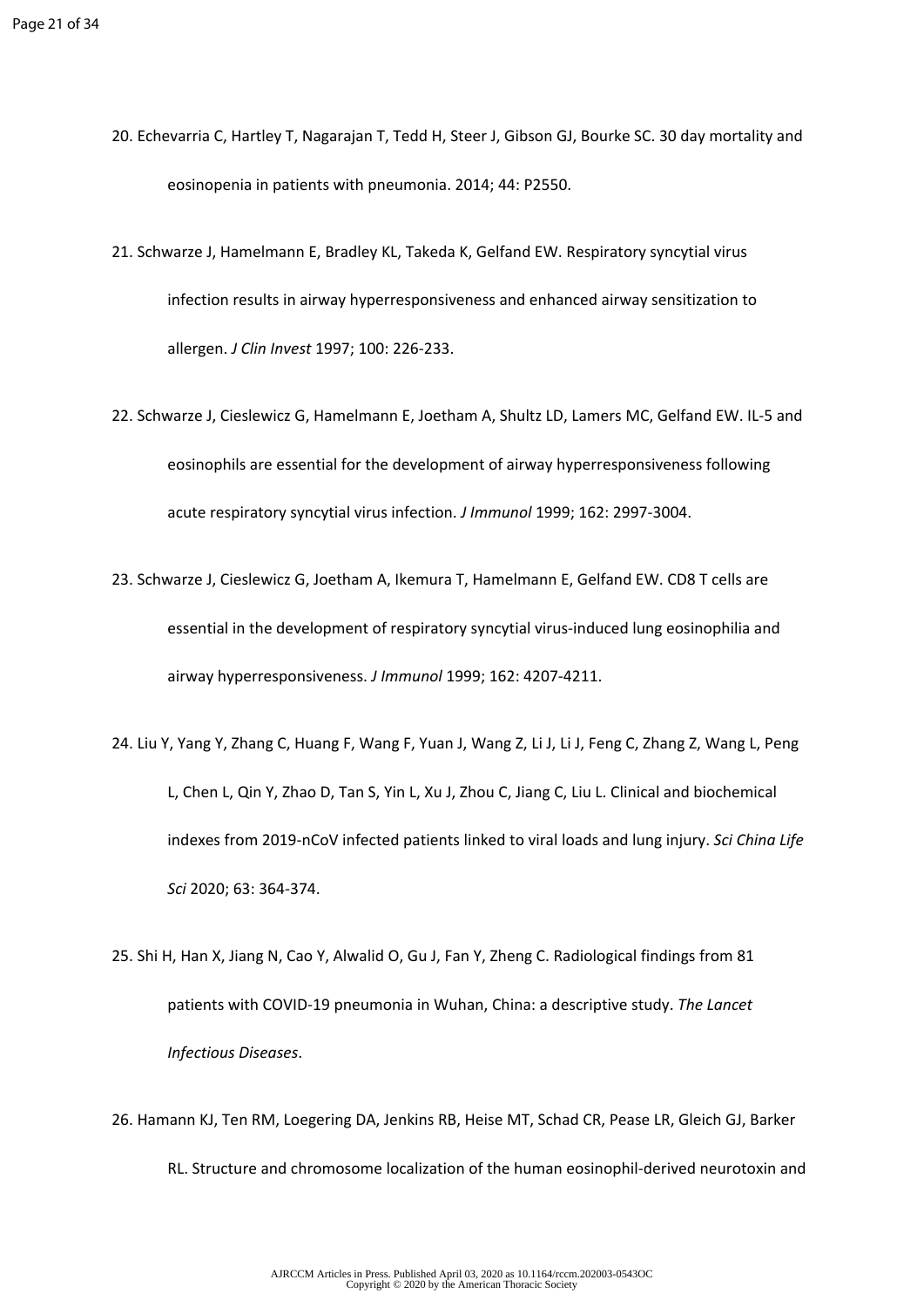eosinophil cationic protein genes: evidence for intronless coding sequences in the

ribonuclease gene superfamily. *Genomics* 1990; 7: 535-546.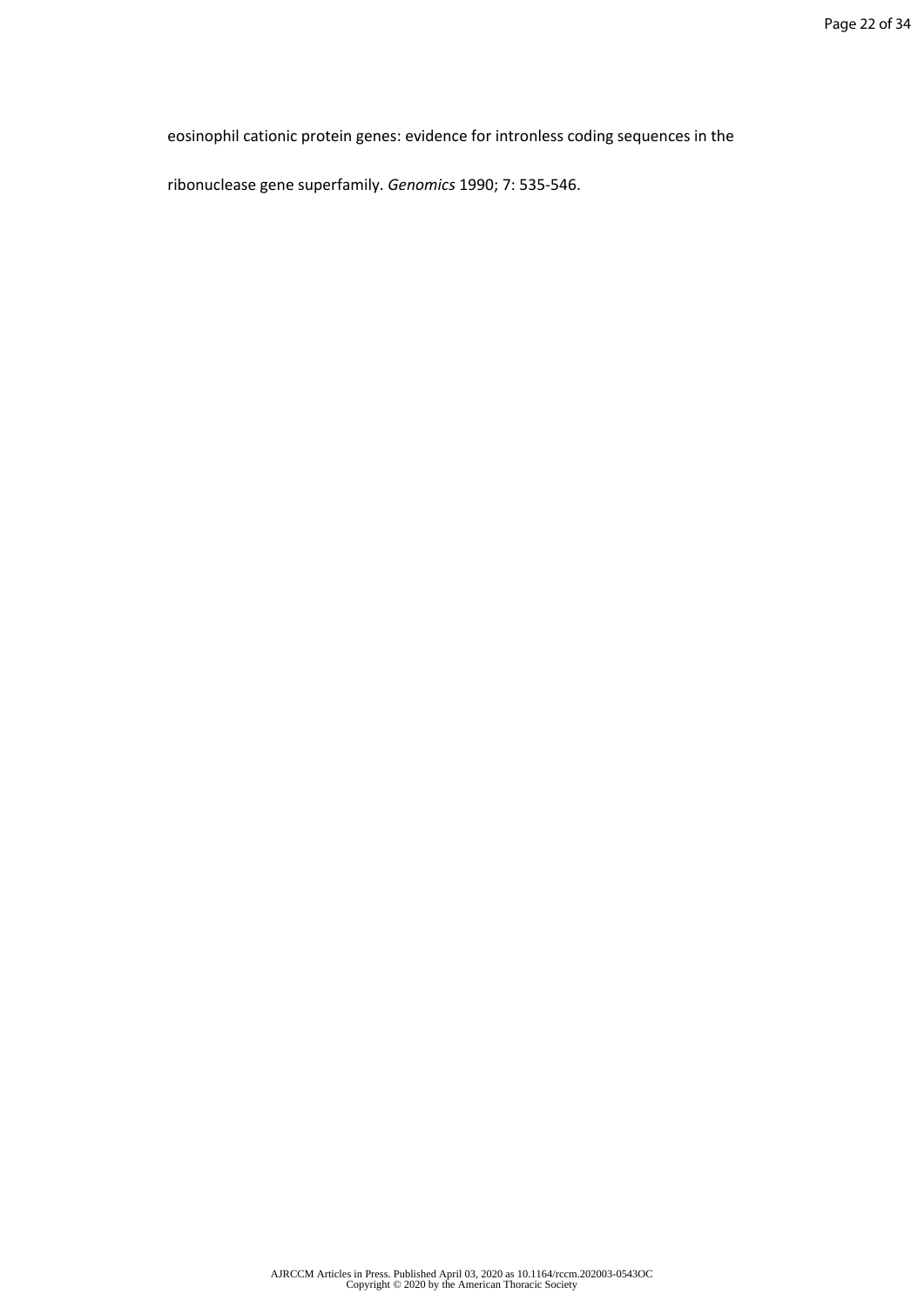## **Figure legends**

## **Figure 1**

(A) Chest CT Images of a 55-year-old male patient with COVID-19 taken on January 27, 2020,

showing unilateral pneumonia.

(B) Chest CT Images of an 85-year-old male patient with COVID-19 taken on February 4, 2020, showing ground glass opacity in both lungs.

(C) Chest CT Images of a 23-year-old female patient with COVID-19 taken on January 24, 2020,

showing diffusive ground glass opacity.

(D) Chest CT Images of a 72-year-old male patient with COVID-19 taken on January 30, 2020, showing bilateral pneumonia.

## **Figure 2**

A Kaplan-Meier survival curve from the time of admission with COVID-19 to time of death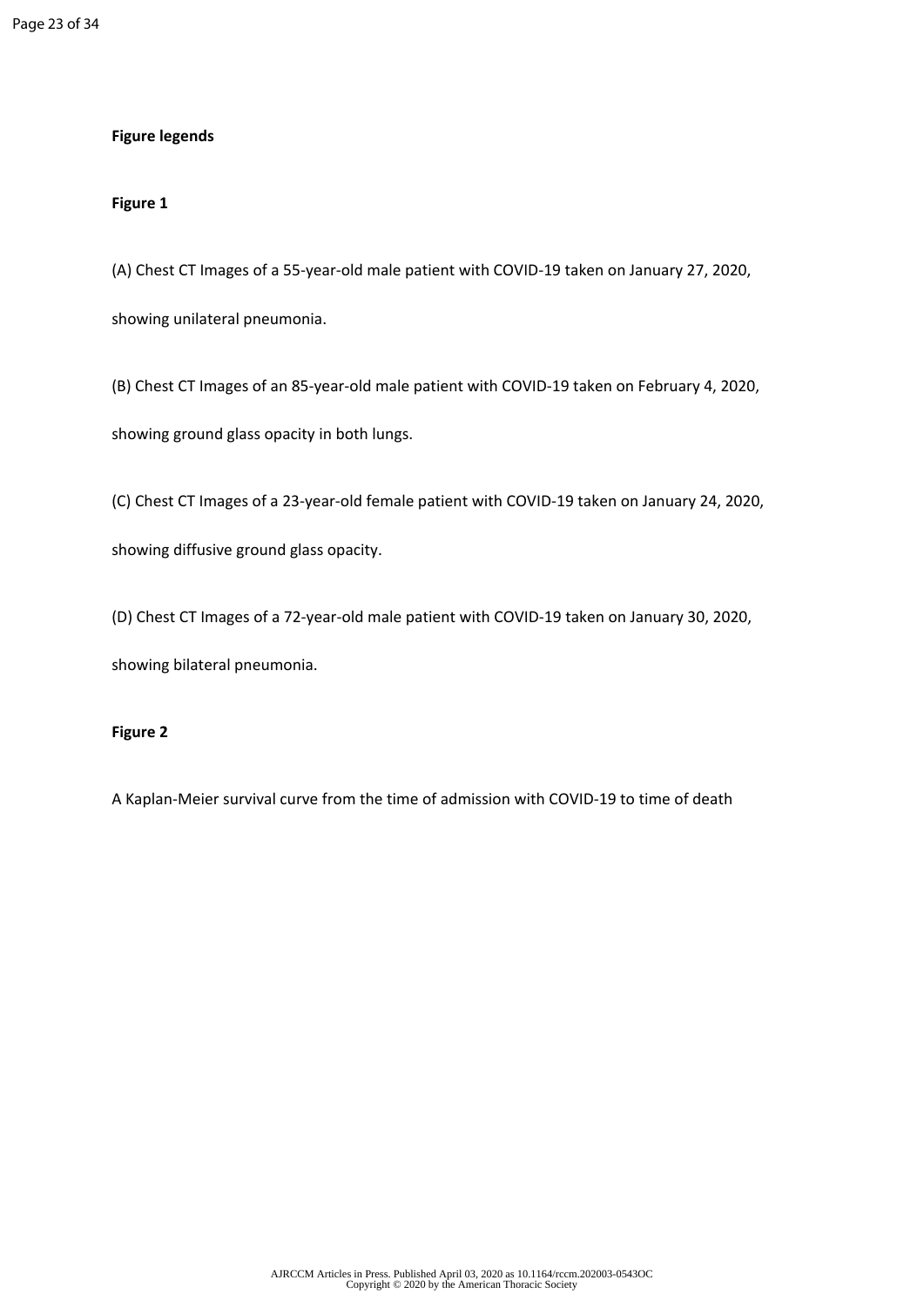| Clinical characteristics, symptoms or signs | n=85, n (%), mean +/- SD |  |
|---------------------------------------------|--------------------------|--|
| Age, year                                   | 65.8±14.2                |  |
| Age groups                                  |                          |  |
| $0 - 14$                                    | 1(1.2%)                  |  |
| 15-49                                       | 8(9.4%)                  |  |
| 50-64                                       | 24 (28.2%)               |  |
| $\geq 65$                                   | 52 (61.2%)               |  |
| Sex                                         |                          |  |
| Female                                      | 23 (27.1%)               |  |
| Male                                        | 62 (72.9%)               |  |
| Exposure to Huanan seafood market           | 3(3.53%)                 |  |
| Comorbidities                               |                          |  |
| Any                                         | 58 (68.2%)               |  |
| Hypertension                                | 32 (37.6%)               |  |
| <b>Diabetes</b>                             | 19 (22.4%)               |  |
| Coronary heart disease                      | 10 (11.8%)               |  |
| Cerebrovascular diseases                    | 7(8.2%)                  |  |
| Chronic liver disease                       | 5(5.9%)                  |  |
| Malignancy                                  | 6(7.1%)                  |  |
| Chronic kidney disease                      | 3(3.5%)                  |  |
| Chronic obstructive pulmonary disease       | 2(2.4%)                  |  |
| Signs and symptoms on admission             |                          |  |
| Fever                                       | 78 (91.8%)               |  |
| Short of breath                             | 50 (58.8%)               |  |
| Fatigue                                     | 50 (58.8%)               |  |
| Dyspnea                                     | 60 (70.6%)               |  |
| Anorexia                                    | 48 (56.5%)               |  |
| Expectoration                               | 32 (37.6%)               |  |
| Dry cough                                   | 19 (22.4%)               |  |
| Diarrhea                                    | 16 (18.8%)               |  |
| Myalgia                                     | 14 (16.5%)               |  |
| Headache                                    | 4(4.7%)                  |  |
| Vomiting                                    | 4(4.7%)                  |  |
| Abdominal pain                              | 3(3.5%)                  |  |
| Chest pain                                  | 2(2.4%)                  |  |
| Pharyngalgia                                | 2(2.4%)                  |  |
| Onset of symptom to (days)                  |                          |  |
| Hospital admission                          | $10.1 \pm 6.2$           |  |
| Acute respiratory distress syndrome         | $10.3 \pm 6.6$           |  |
| Onset of hospital admission to death (days) | $6.35 \pm 4.51$          |  |
| <b>Cause of death</b>                       |                          |  |

## **Table1 – Clinical characteristics of patients with COVID-19**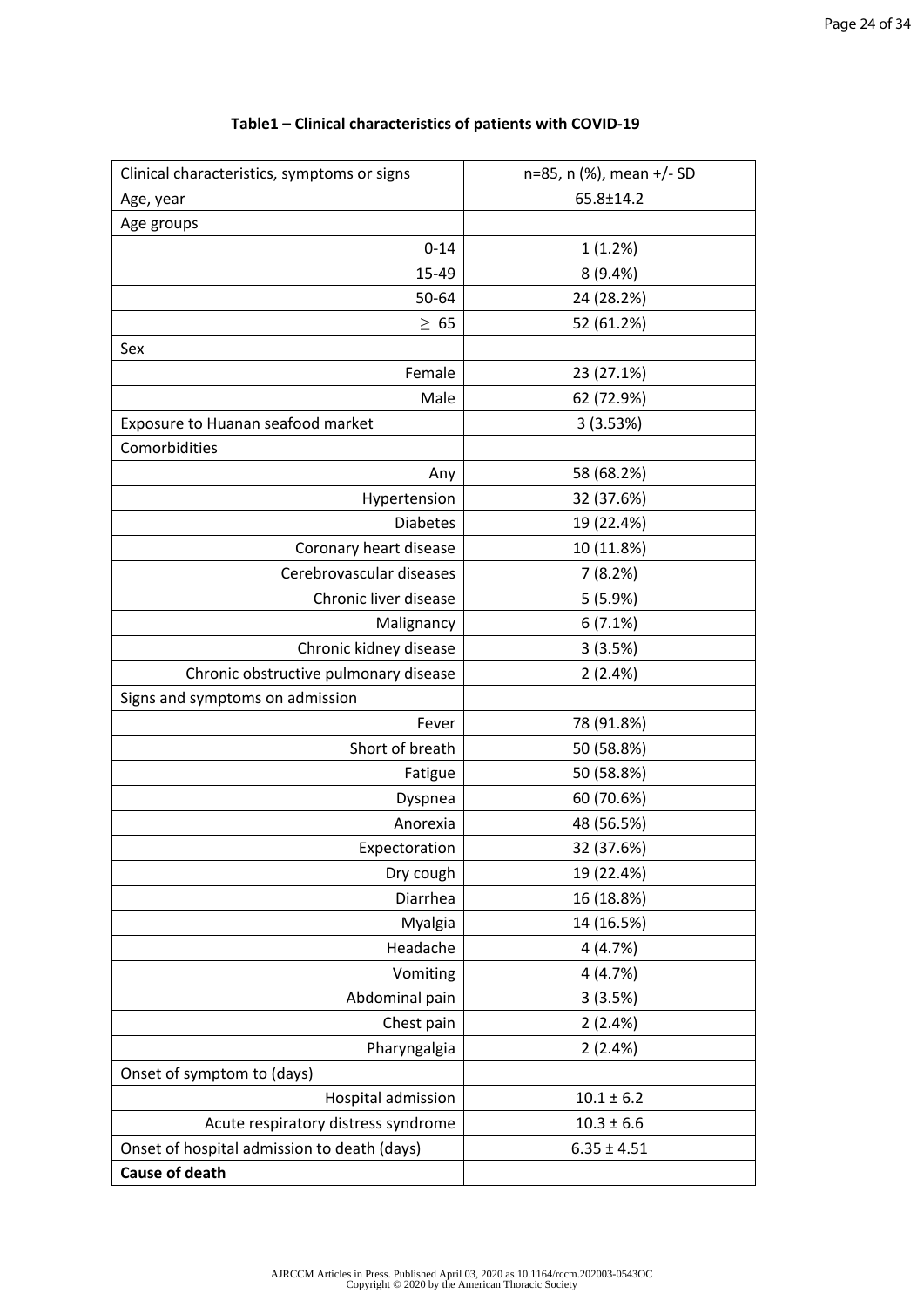| Respiratory failure                          | 38/81(46.91%) |
|----------------------------------------------|---------------|
| Multiple organ failure (MOF)                 | 13/81(16.05%) |
| Septic shock                                 | 16/81(19.75%) |
| Cardiac arrest                               | 7/81(8.64%)   |
| Acute coronary syndrome (ACS)                | 4/81(4.94%)   |
| Malignant arrhythmia                         | 2/81(2.47%)   |
| Disseminated intravascular coagulation (DIC) | 1/81(1.23%)   |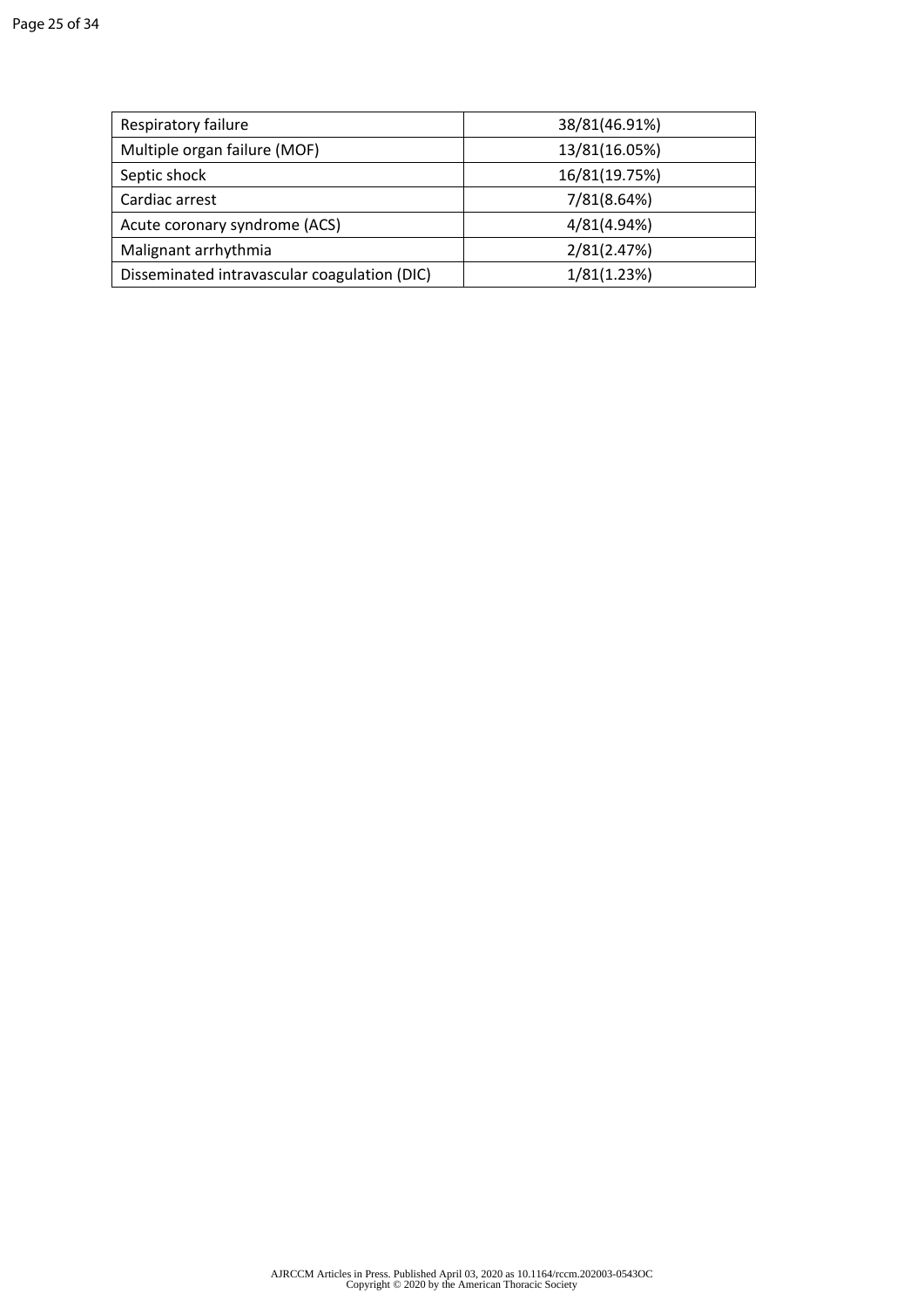|                                                                   | n=85, n (%), mean (SD) |
|-------------------------------------------------------------------|------------------------|
| White blood cell count; ×10 <sup>9</sup> /L; normal range 3.5-9.5 | $10.121 \pm 6.266$     |
| Increased                                                         | 38 (44.7%)             |
| Decreased                                                         | 10 (11.8%)             |
| Neutrophil count; ×10 <sup>9</sup> /L; normal range 1.8-6.3       | $8.765 \pm 6.181$      |
| Increased                                                         | 51 (60.0%)             |
| Decreased                                                         | 11 (12.9%)             |
| Lymphocytes; ×10 <sup>9</sup> /L; normal range 1.1-3.2            | $0.729 \pm 0.419$      |
| Decreased                                                         | 66 (77.6%)             |
| Eosinophils; ×10 <sup>9</sup> /L; normal range 0.02-0.52          | $0.013 \pm 0.025$      |
| Decreased                                                         | 69 (81.2%)             |
| Basophils; ×10 <sup>9</sup> /L; normal range <0.06                | $0.018 \pm 0.035$      |
| Increased                                                         | 4(4.7%)                |
| Monocytes; ×10 <sup>9</sup> /L; normal range 0.1-0.6              | $0.413 \pm 0.305$      |
| Increased                                                         | 16 (18.8%)             |
| Decreased                                                         | 7(8.2%)                |
| Platelets; ×10 <sup>9</sup> /L; normal range 125-350              | $162.6 \pm 108.9$      |
| Increased                                                         | 6(7.1%)                |
| Decreased                                                         | 35 (41.2%)             |
| Neutrophil-to-lymphocyte ratio                                    | 15.17±13.67            |
| Eosinophil-to-lymphocyte ratio                                    | $0.027 \pm 0.056$      |
| Eosinophil-to-neutrophil ratio                                    | $0.003 \pm 0.014$      |
| Haemoglobin; g/L; normal range 130-175                            | $129.1 \pm 25.4$       |
| Decreased                                                         | 41 (48.2%)             |
| Hematocrit; %; normal range 40-50                                 | $38.05 \pm 7.10$       |
| Increased                                                         | 5(5.9%)                |
|                                                                   |                        |
| Decreased                                                         | 53 (62.4%)             |
| D-dimer (µg/L; normal range 0.0-1.5)                              | $5.159 \pm 4.679$      |
| Increased                                                         | 56 (65.9%)             |
| Activated partial prothrombin time; s; normal range 28.0-43.5     | $39.22 \pm 9.26$       |
| Increased                                                         | 22 (25.9%)             |
| Decreased                                                         | 4(4.7%)                |
| Prothrombin time; s; normal range 11.0-16.0                       | $15.41 \pm 3.32$       |
| Increased                                                         | 22 (25.9%)             |
| Decreased                                                         | 1(1.2%)                |
| Fibrinogen; g/L; normal range 2.0-4.0                             | $6.321 \pm 18.349$     |
| Increased                                                         | 40 (47.1%)             |
| Decreased                                                         | 19 (22.4%)             |
| Albumin; g/L; normal range 35.0-55.0                              | $30.95 \pm 9.85$       |
| Decreased                                                         | 67 (78.8%)             |
| Alanine aminotransferase; U/L; normal range 21-72                 | $72.9 \pm 199.5$       |
| Increased                                                         | 14 (16.5%)             |

**Table 2 – Laboratory findings of patients with COVID-19 on admission to hospital**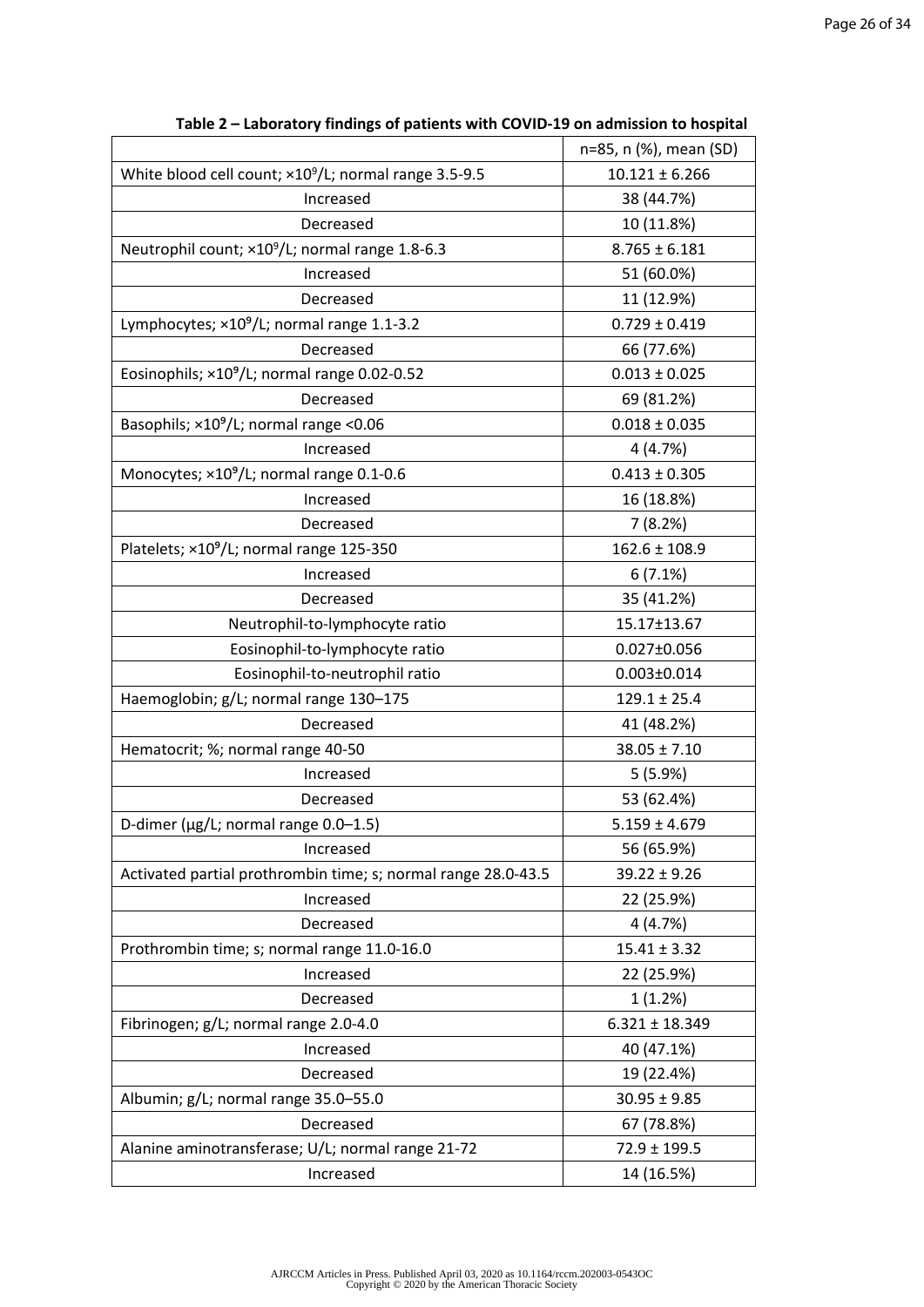| Aspartate aminotransferase; U/L; normal range 17-59 | $94.4 \pm 263.3$      |
|-----------------------------------------------------|-----------------------|
| Increased                                           | 28 (32.9%)            |
| Total bilirubin; µmol/L; normal range 5.1-19.0      | $18.44 \pm 13.61$     |
| Increased                                           | 30 (35.3%)            |
| Blood urea nitrogen; mmol/L; normal range 3.2-7.1   | $9.368 \pm 7.360$     |
| Increased                                           | 42 (49.4%)            |
| Serum creatinine; µmol/L; normal range 58-110       | $113.73 \pm 149.70$   |
| Increased                                           | 16 (18.8%)            |
| Creatine kinase; U/L; normal range 55-170           | $298.0 \pm 401.8$     |
| Increased                                           | 31 (36.5%)            |
| Lactate dehydrogenase; U/L; normal range 109-245    | $645.8 \pm 596.9$     |
| Increased                                           | 70 (82.4%)            |
| Glucose; mmol/L; normal range 4.1-5.9               | $9.383 \pm 5.099$     |
| Increased                                           | 67 (78.8%)            |
| Decreased                                           | 3(3.5%)               |
| Procalcitonin; µg/L; normal range <0.5;             | $3.650 \pm 13.398$    |
| Increased                                           | 19 (22.4%)            |
| C-reactive protein; mg/L; normal range <8.0         | $107.259 \pm 117.215$ |
| Increased                                           | 78 (91.8%)            |

Increased means over the upper limit of the normal range and decreased means below the lower limit of the normal range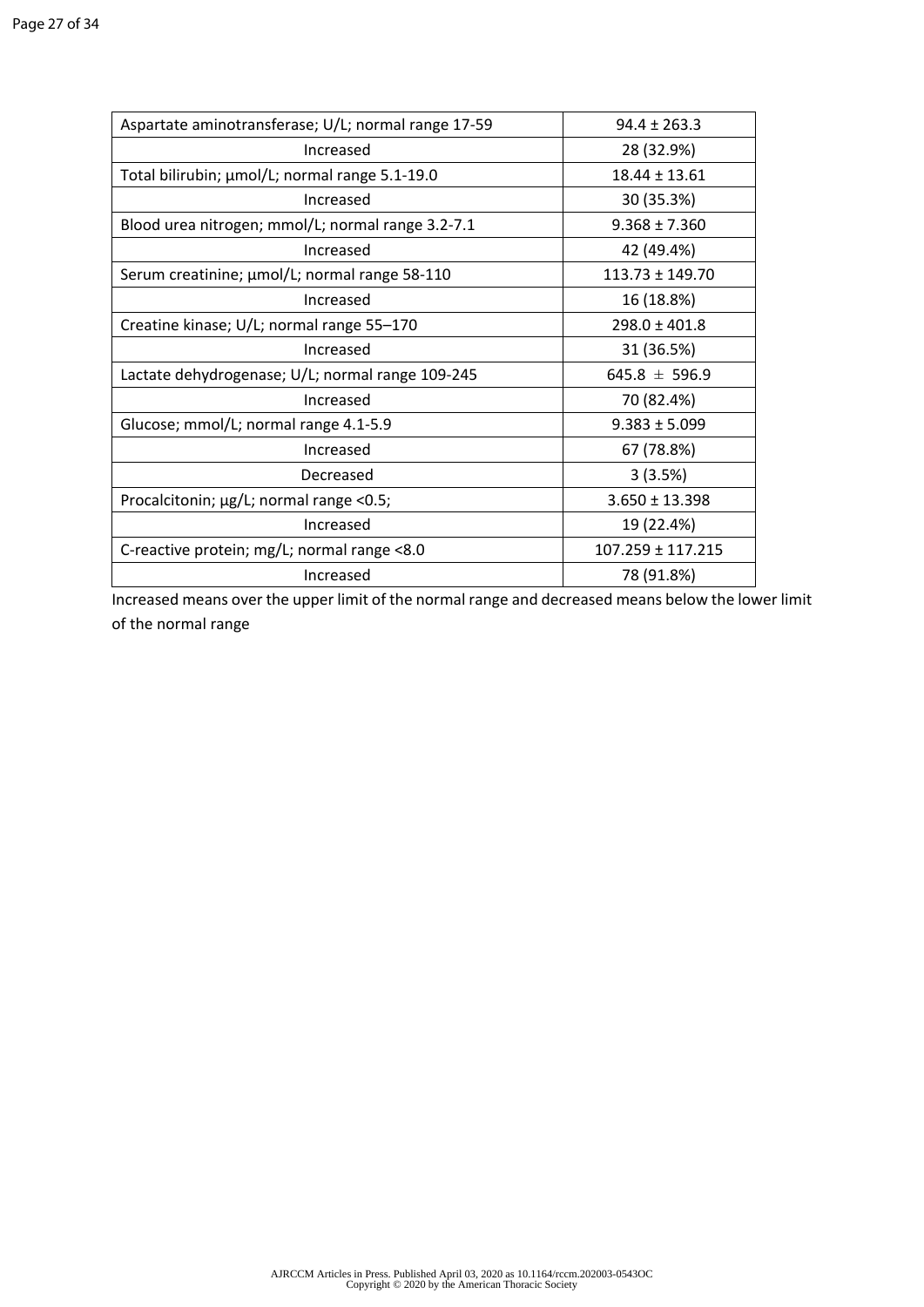| Co-pathogens                | n (%)         |
|-----------------------------|---------------|
| <b>Blood sample</b>         |               |
| Mycoplasma                  | 9/34 (26.5%)  |
| Chlamydia                   | 12/35 (34.1%) |
| Respiratory syncytial virus | $1/3$ (33.3%) |
| Adenovirus                  | 0/3(0%)       |
| Coxsackievirus              | 0/2(0%)       |
| Influenza A virus           | $2/22(9.1\%)$ |
| Influenza B virus           | 1/19(5.3%)    |
| Parainfluenza virus         | 0/18(0%)      |
| tuberculosis                | 0/9(0%)       |
| Rickettsia                  | 0/1(0%)       |
| Legionella                  | 0/1(0%)       |
| sputum culture              |               |
| <b>Bacterial culture</b>    | 0/12(0%)      |
| Fungal culture              | 3/9 (33.3%)   |

# **Table 3 – Co-pathogens of fatal patients with COVID-19**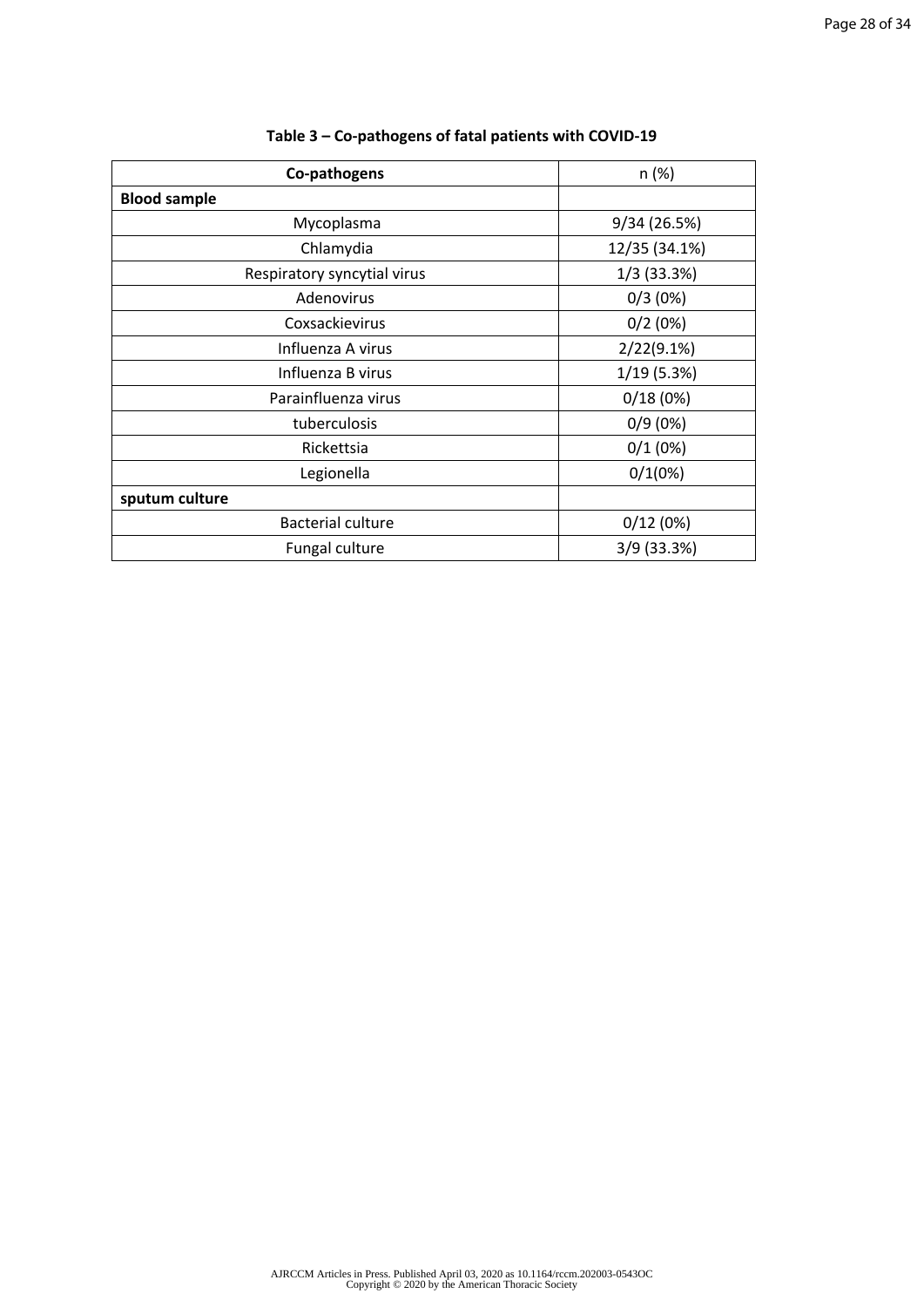| <b>CT</b> finding                          | n=80, n (%) |
|--------------------------------------------|-------------|
| Unilateral pneumonia                       | 2(2.5%)     |
| Bilateral pneumonia                        | 78 (97.5%)  |
| Multiple mottling and ground-glass opacity | 61 (76.3%)  |

# **Table 4 – Chest CT findings of patients with COVID-19**

80 patients available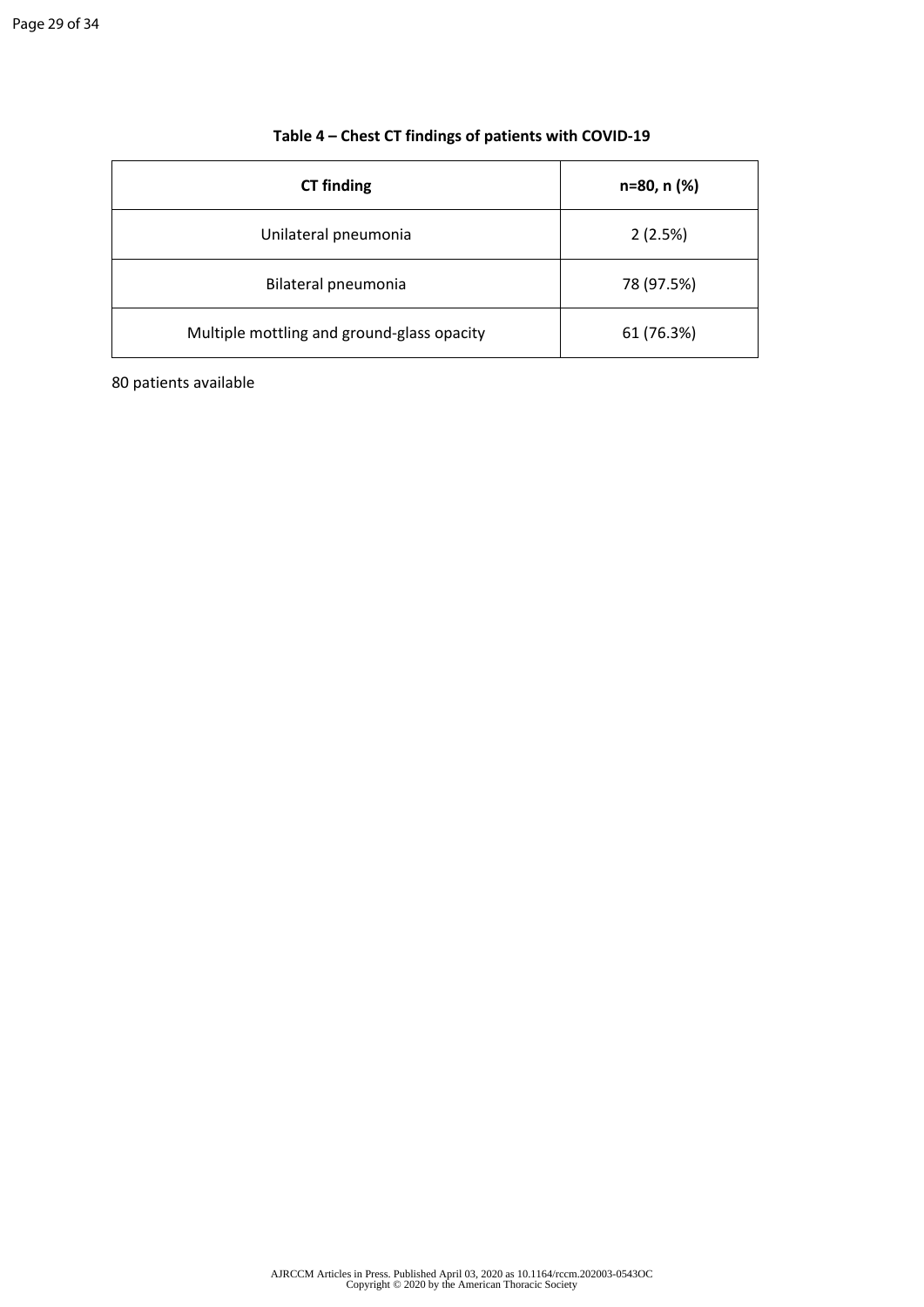| Complications                           | n=85, n (%) |  |
|-----------------------------------------|-------------|--|
| Respiratory failure                     | 80 (94.1%)  |  |
| Shock                                   | 69 (81.2%)  |  |
| <b>ARDS</b>                             | 63 (74.1%)  |  |
| Arrhythmia                              | 51 (60%)    |  |
| Acute cardiac injury                    | 38 (44.7%)  |  |
| Acute liver injury                      | 30 (35.3%)  |  |
| sepsis                                  | 28 (32.9%)  |  |
| Treatment                               |             |  |
| Oxygen therapy                          | 57 (67.1%)  |  |
| Non-invasive mechanical ventilation     | 61 (71.8%)  |  |
| Invasive mechanical ventilation         | 18 (21.2%)  |  |
| Kidney replacement therapy              | 8 (9.4%)    |  |
| <b>ECMO</b>                             | 0           |  |
| Antibiotic treatment                    | 77 (90.6%)  |  |
| Antifungal treatment                    | 11 (12.9%)  |  |
| Antiviral treatment                     | 78 (91.8%)  |  |
| Glucocorticoids                         | 65 (76.5%)  |  |
| Interferon                              | 33(38.8%)   |  |
| Intravenous immunoglobulin therapy      | 38 (44.7%)  |  |
| COVID recovery patient plasma treatment | 1(1.2%)     |  |
| Anti-infection treatment                |             |  |
| Antibiotics                             |             |  |
| Meropenem                               | 38 (44.7%)  |  |
| Imipenem/cilastatin                     | 1(1.2%)     |  |
| Moxifloxacin                            | 40 (47.1%)  |  |
| Levofloxacin                            | 4(4.7%)     |  |
| Linezolid                               | 18 (21.2%)  |  |
| Vancomycin                              | 2(2.4%)     |  |
| Teicoplanin                             | 2(2.4%)     |  |
| Tigecycline                             | 2(2.4%)     |  |
| Piperacillin/Tazobactam                 | 9(10.6%)    |  |
| Ceftriaxone sodium                      | 3(3.5%)     |  |
| Cefoperazone/sulbactam                  | 2(2.4%)     |  |
| Ceftazidime tazobactam                  | 2(2.4%)     |  |
| Antiviral                               |             |  |
| Arbidol hydrochloride capsules          | 51 (60%)    |  |
| Lopinavir and Ritonavir tablets         | 11 (12.9%)  |  |
| Oseltamivir                             | 9(10.6%)    |  |
| Paramivir                               | 6(7.1%)     |  |
| Ganciclovir                             | 5(5.9%)     |  |
|                                         |             |  |

**Table 5 – Complications and management of patients with COVID-19**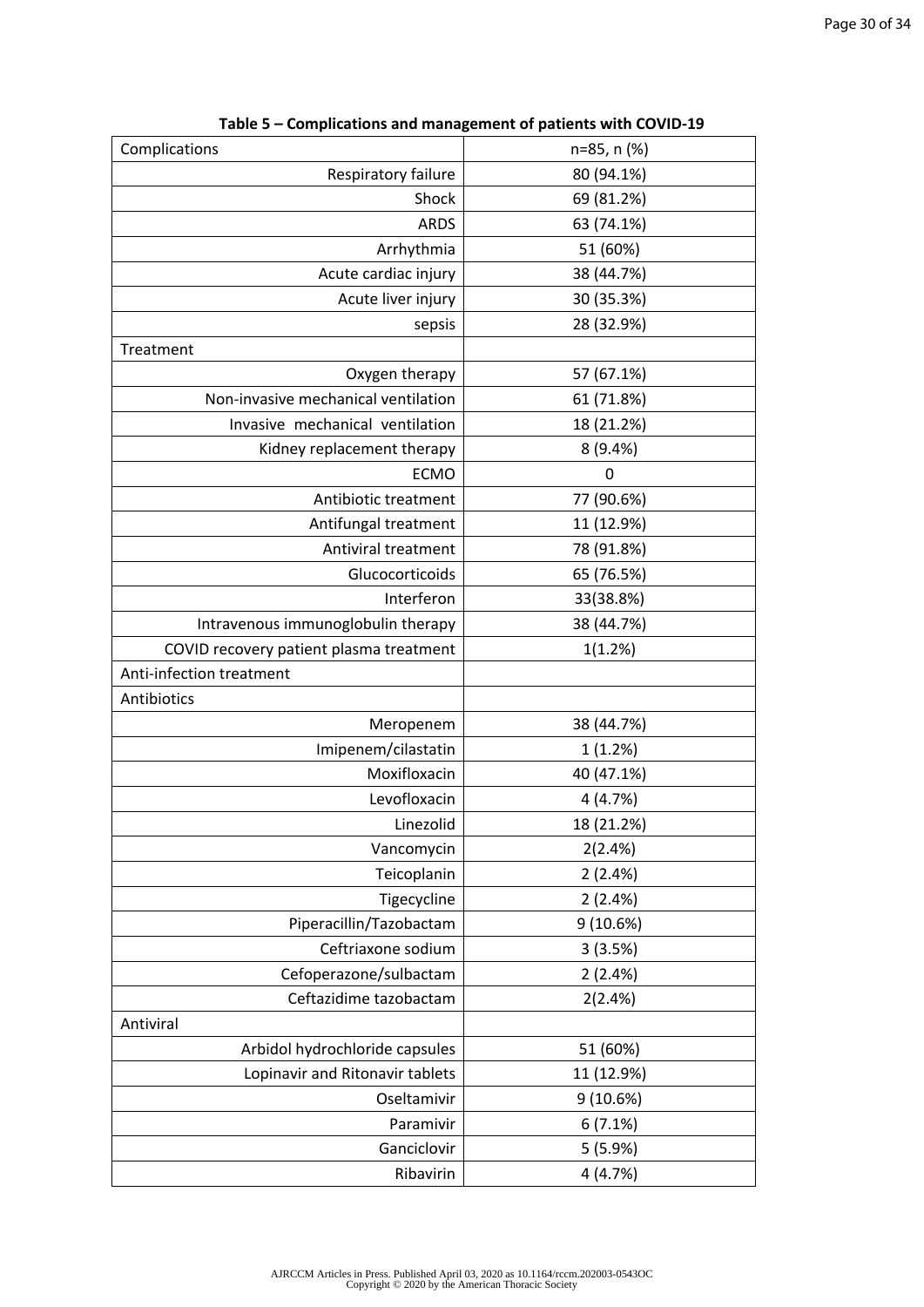| Antifungal   |            |
|--------------|------------|
| Caspofungin  | 2(2.4%)    |
| Voriconazole | $8(9.4\%)$ |
| Fluconazole  | 3(3.5%)    |
|              |            |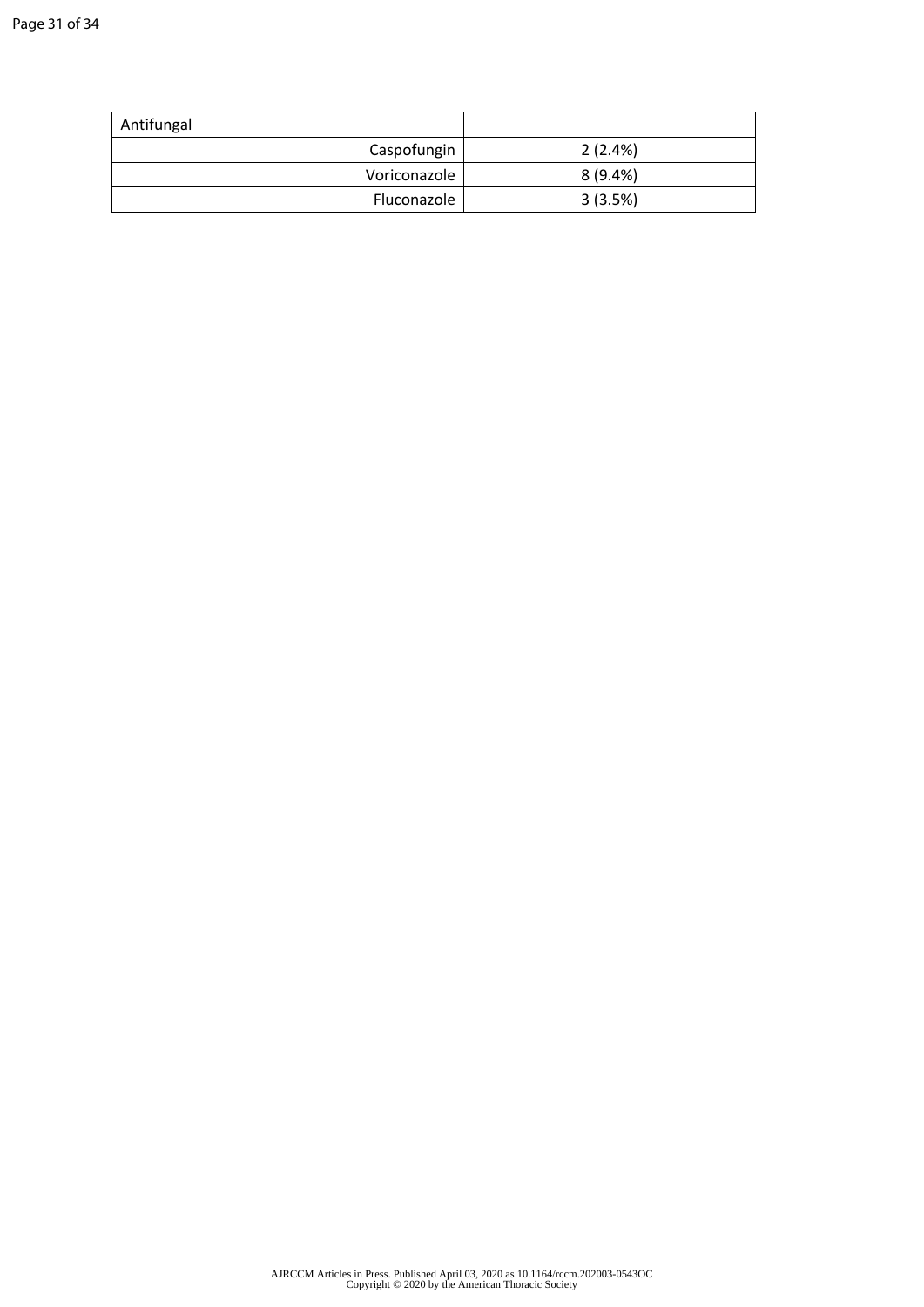| CURB-65        | $N=85^{\#}$ , n (%) | Procalcitonin level* | Data from Zhou et al. |
|----------------|---------------------|----------------------|-----------------------|
|                |                     | $(N=85)$             | $(N=54)$ <sup>#</sup> |
| Mean CURB-65   | $1.9 \pm 1.1$       |                      |                       |
| Grade groups   |                     |                      |                       |
| $\Omega$       | 8(9.4%)             | $1.00 \pm 1.61$      |                       |
| 1              | 27 (31.8%)          | $0.87 \pm 1.81$      | 16 (30%)              |
| $\overline{2}$ | 25 (29.4%)          | $1.10 \pm 1.91$      | 23 (43%)              |
| 3              | 20 (23.5%)          | $4.19 \pm 8.52$      |                       |
| 4              | 3(3.5%)             | $29.44 \pm 50.22$    | 15 (28%)              |
| 5              | 2(2.4%)             | $1.58 \pm n.a.$      |                       |

**Table 6** – CURB-65 of fatal patients with COVID-19

#85 patients from our study compared to 54 patients from Zhou's study

\*p = 0.656, calculated using the Kruskal-Wallis H test for comparing multiple groups.

n.a. = not applicable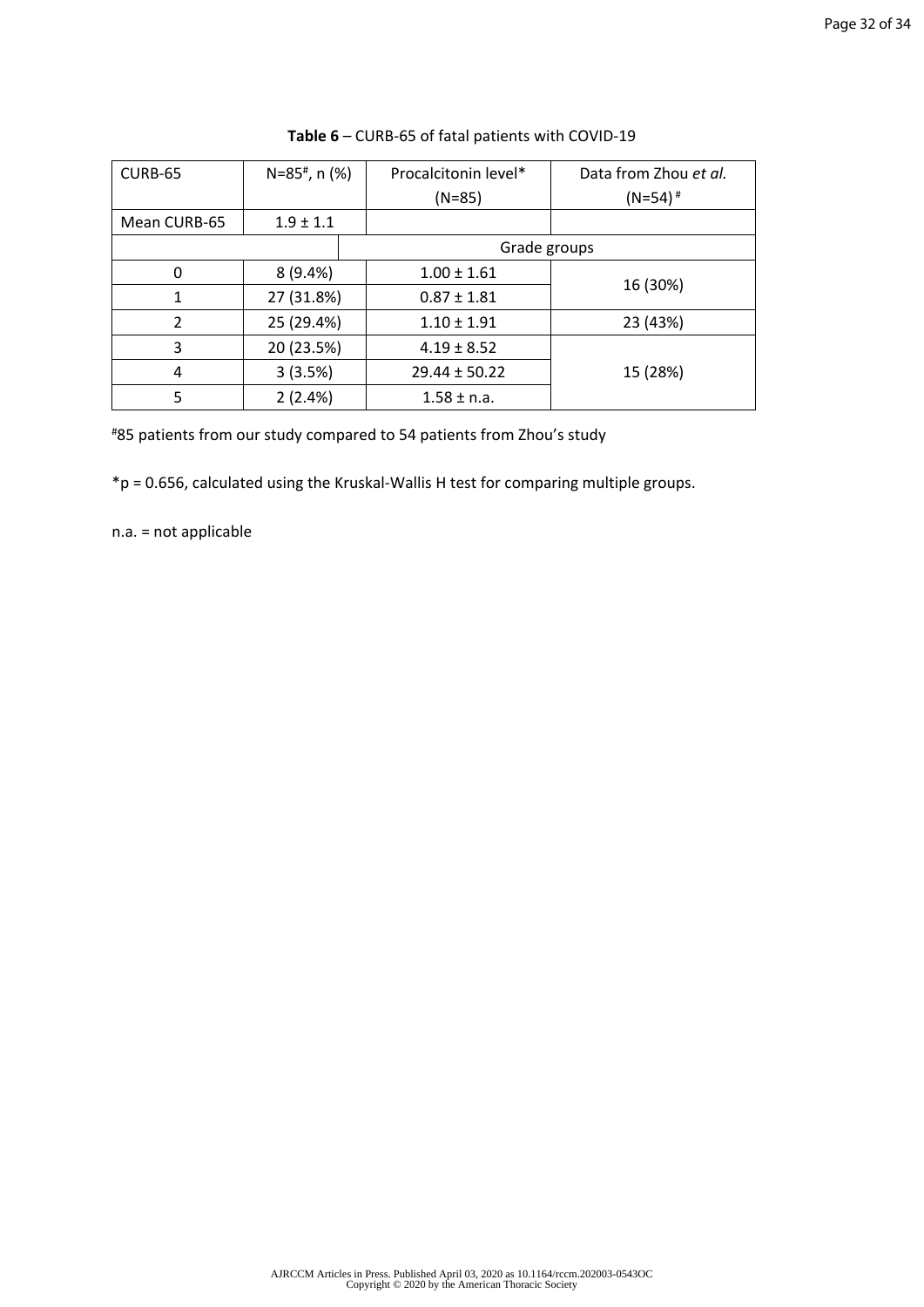

(A) Chest CT Images of a 55-year-old male patient with COVID-19 taken on January 27, 2020, showing unilateral pneumonia. (B) Chest CT Images of an 85-year-old male patient with COVID-19 taken on February 4, 2020, showing ground glass opacity in both lungs. (C) Chest CT Images of a 23-year-old female patient with COVID-19 taken on January 24, 2020, showing diffusive ground glass opacity. (D) Chest CT Images of a 72-year-old male patient with COVID-19 taken on January 30, 2020, showing bilateral pneumonia.